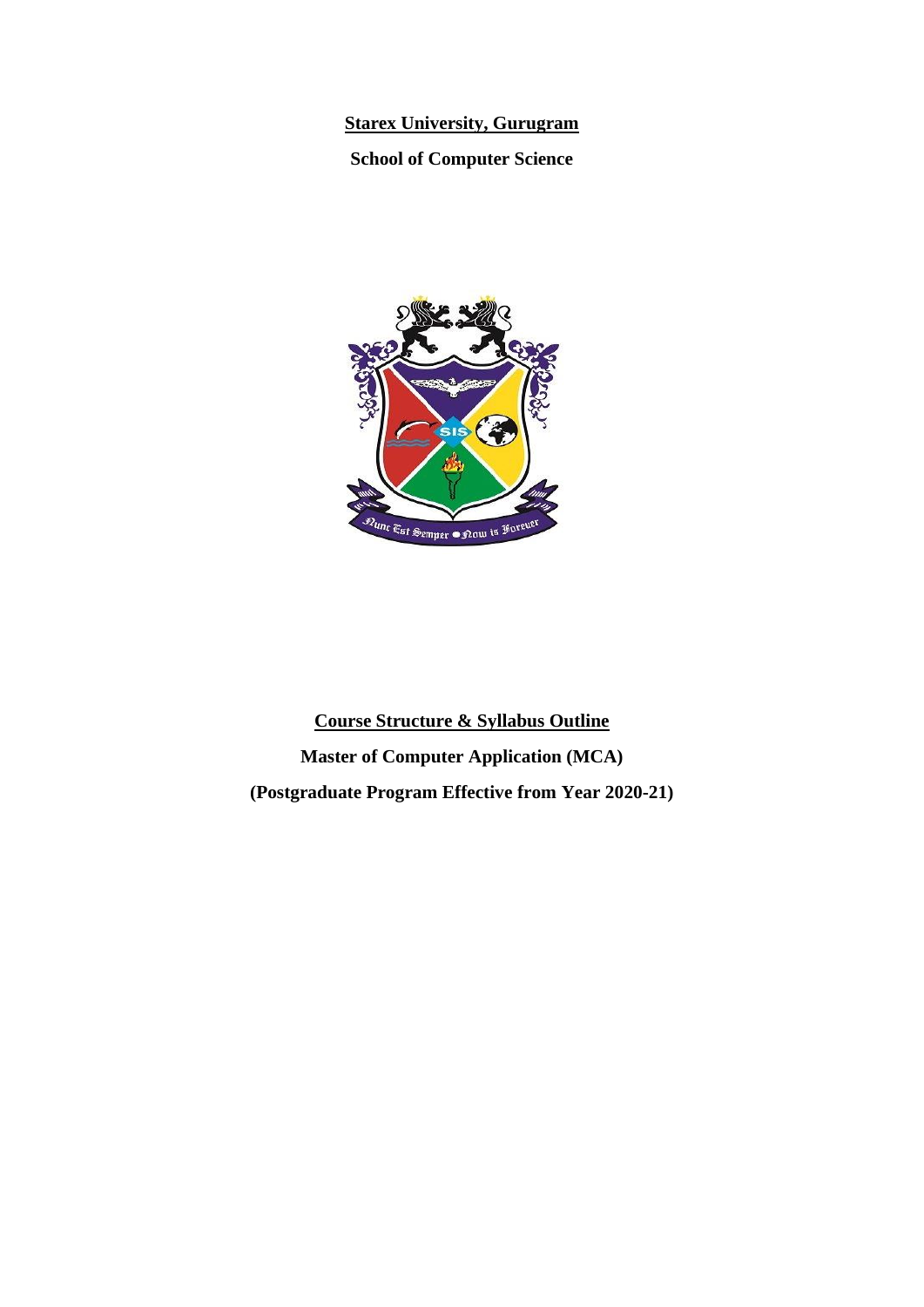# **STAREX UNIVERSITY, GURUGRAM**

## **SCHEME OF STUDIES AND EXAMINATION**

# **Master of Computer Applications**

# **Scheme effective from 2020-21**

# **SEMESTER 1st**

| S.<br>No.      | Course<br>code | <b>Course Title</b>                                           |                | Hours<br>per<br>week |                  | Total<br>Contac<br>t. | Credit         |                             | <b>Examination Schedule (Marks)</b> |           |       | Dura<br>tion<br>of      |
|----------------|----------------|---------------------------------------------------------------|----------------|----------------------|------------------|-----------------------|----------------|-----------------------------|-------------------------------------|-----------|-------|-------------------------|
|                |                |                                                               | L              | T                    | $\mathbf{P}$     | hrs/we<br>ek          |                | Mark<br>of<br>Class<br>work | Theory                              | Practical | Total | Exa<br>m<br>(Ho<br>urs) |
| $\mathbf{1}$   | 0405101        | Discrete<br>Mathematics                                       | 3              | $\mathbf{1}$         | $\overline{0}$   | $\overline{4}$        | $\overline{4}$ | 25                          | 75                                  |           | 100   | 3                       |
| $\overline{2}$ | 0405102        | Advance<br>Database<br>systems                                | 3              | $\mathbf{1}$         | $\overline{0}$   | $\overline{4}$        | $\overline{4}$ | 25                          | 75                                  |           | 100   | 3                       |
| 3              | 0405103        | Web<br>Technologies                                           | $\overline{3}$ | $\mathbf{1}$         | $\boldsymbol{0}$ | $\overline{4}$        | $\overline{4}$ | 25                          | 75                                  |           | 100   | 3                       |
| $\overline{4}$ | 0405104        | Fundamental<br>computer<br>of<br>and Emerging<br>Technologies | $\overline{3}$ | $\mathbf{1}$         | $\overline{0}$   | $\overline{4}$        | $\overline{4}$ | 25                          | 75                                  |           | 100   | 3                       |
| 5              | 0405105        | Design<br>and<br>analysis<br>of<br>Algorithms                 | $\overline{3}$ | $\mathbf{1}$         | $\overline{0}$   | $\overline{4}$        | $\overline{4}$ | 25                          | 75                                  |           | 100   | $\overline{3}$          |
| 6              | 0405104        | Web<br>Technologies<br>Lab                                    | $\overline{0}$ | $\overline{0}$       | $\overline{4}$   | $\overline{4}$        | $\overline{2}$ | 50                          |                                     | 50        | 100   | $\overline{3}$          |
|                |                |                                                               |                |                      |                  | Total<br>Credits      | 22             | 175                         | 375                                 | 50        | 600   |                         |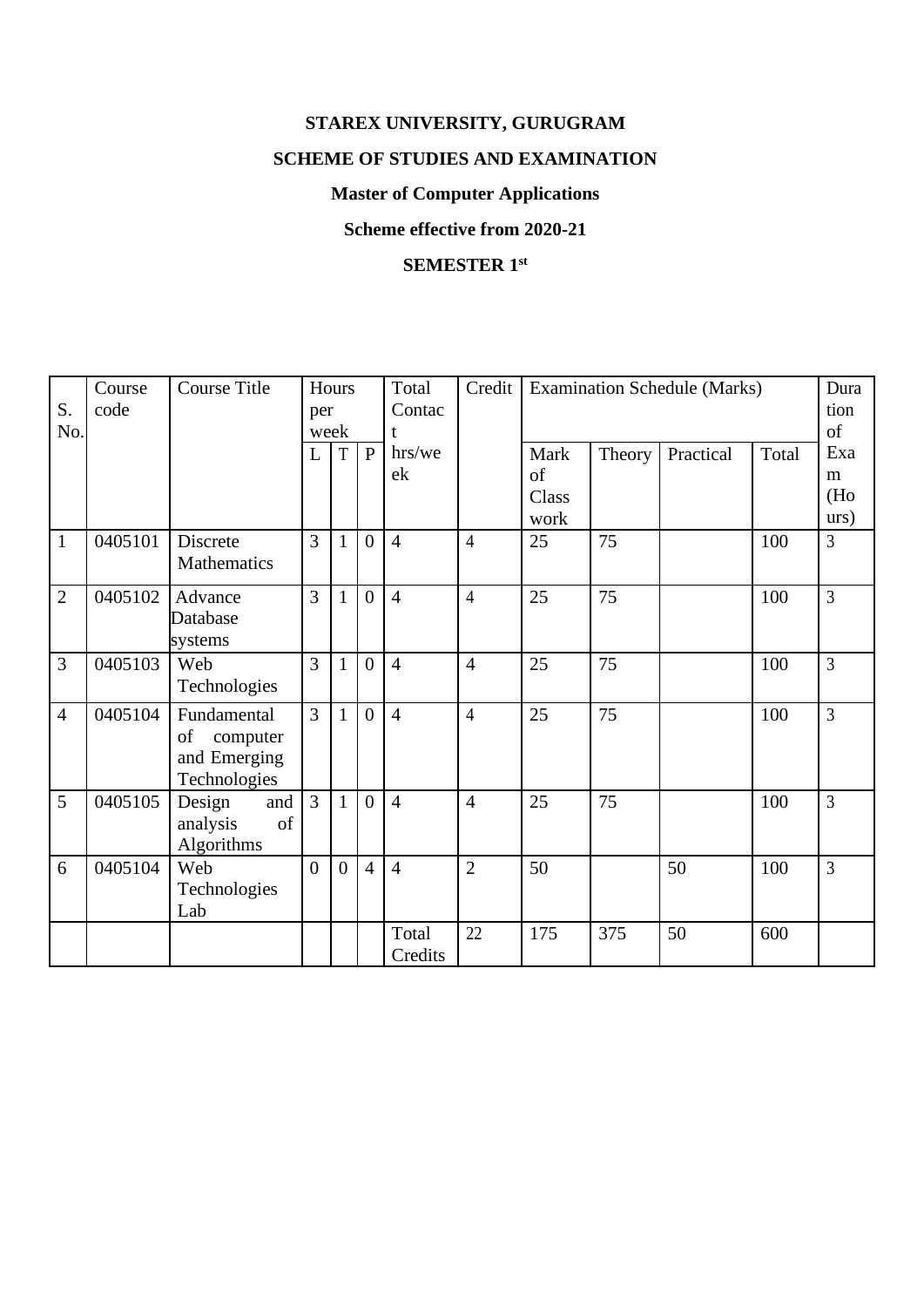### **SEMESTER 2**

| S.<br>No.      | Course<br>code | <b>Course Title</b>                                | per            | Hours<br>week  |                | Total<br>Contac<br>t | Credit         |                             |        | <b>Examination Schedule (Marks)</b> |       | Dura<br>tion<br>of      |
|----------------|----------------|----------------------------------------------------|----------------|----------------|----------------|----------------------|----------------|-----------------------------|--------|-------------------------------------|-------|-------------------------|
|                |                |                                                    | $\mathbf{L}$   | T              | $\mathbf{P}$   | hrs/we<br>ek         |                | Mark<br>of<br>Class<br>work | Theory | Practical                           | Total | Exa<br>m<br>(Hou<br>rs) |
| $\mathbf{1}$   | 0405201        | Automata<br>Theory                                 | 3              | $\mathbf{1}$   | $\overline{0}$ | $\overline{4}$       | $\overline{4}$ | 25                          | 75     |                                     | 100   | $\overline{3}$          |
| $\overline{2}$ | 0405202        | Advance<br>Operating<br>system<br>with<br>Unix     | $\overline{3}$ | $\mathbf{1}$   | $\overline{0}$ | $\overline{4}$       | $\overline{4}$ | 25                          | 75     |                                     | 100   | $\overline{3}$          |
| 3              | 0405203        | Computer<br>Organization<br>and<br>Architecture    | $\overline{3}$ | $\mathbf{1}$   | $\overline{0}$ | $\overline{4}$       | $\overline{4}$ | 25                          | 75     |                                     | 100   | $\overline{3}$          |
| $\overline{4}$ | 0405204        | Advance<br>Python<br>Programming                   | 3              | $\mathbf{1}$   | $\overline{0}$ | $\overline{4}$       | $\overline{4}$ | 25                          | 75     |                                     | 100   | $\overline{3}$          |
| 5              | 0405205        | Data<br>Warehouse and<br>Data Mining               | $\overline{3}$ | $\mathbf{1}$   | $\overline{0}$ | $\overline{4}$       | $\overline{4}$ | 25                          | 75     |                                     | 100   | $\overline{3}$          |
| 6              | 0405204        | Advance<br>Python<br>Programming<br>Lab            | $\overline{0}$ | $\overline{0}$ | $\overline{4}$ | $\overline{4}$       | $\overline{2}$ | 50                          |        | 50                                  | 100   | $\overline{3}$          |
| 7              | 0405202        | Advance<br>Operating<br>system<br>with<br>Unix Lab | $\overline{0}$ | $\overline{0}$ | $\overline{4}$ | $\overline{4}$       | $\overline{2}$ | 50                          |        | 50                                  | 100   | $\overline{3}$          |
|                |                |                                                    |                |                |                | Total<br>Credits     | 22             | 175                         | 375    | 50                                  | 600   |                         |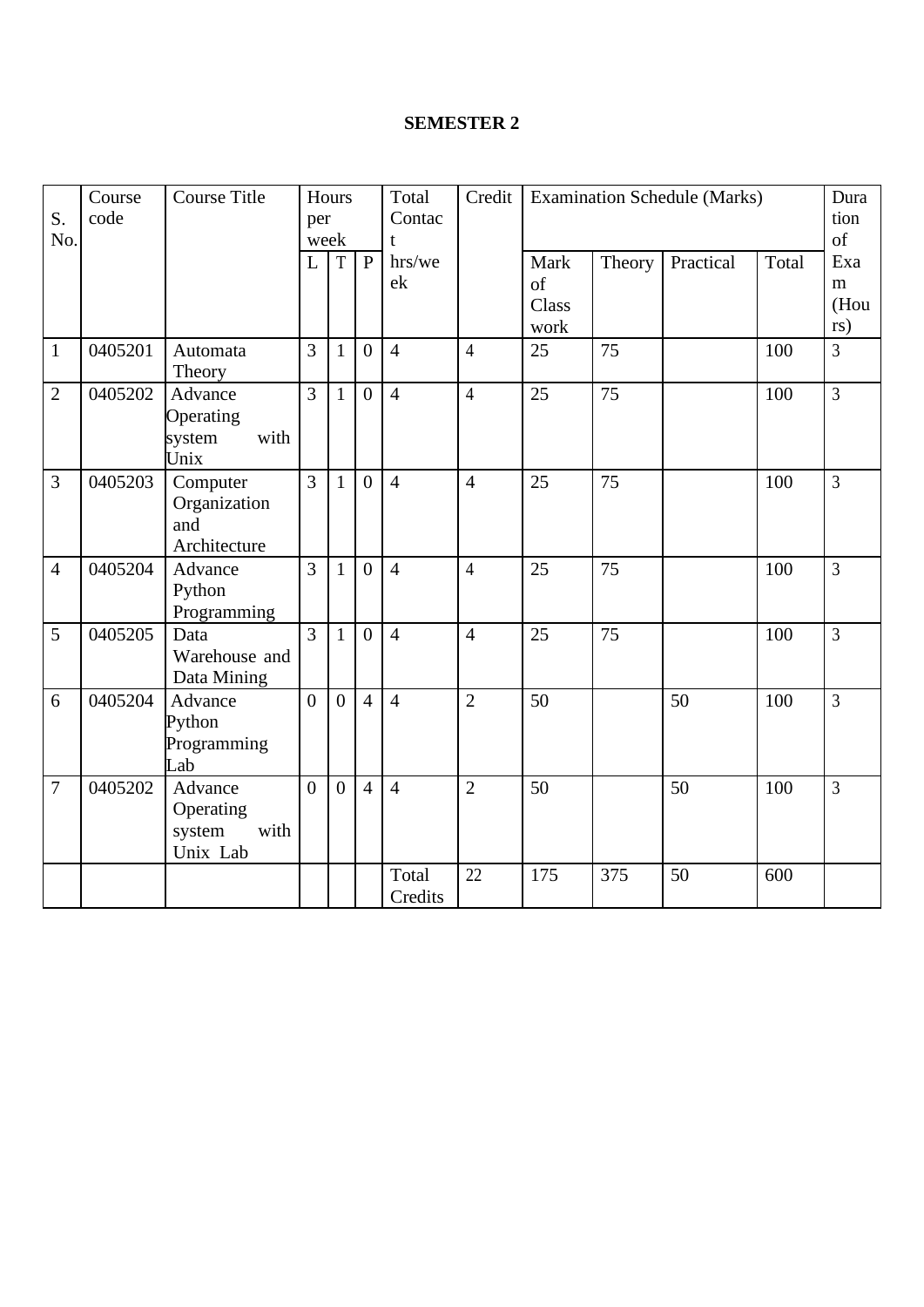### **SEMESTER 3**

| S.<br>N <sub>o</sub> | Course<br>code | <b>Course Title</b>                                |                | Hour<br>s per<br>week |                | Total<br>Contac<br>t | Credi<br>t     |                             |        | <b>Examination Schedule (Marks)</b> |       | Dur<br>atio<br>n of     |
|----------------------|----------------|----------------------------------------------------|----------------|-----------------------|----------------|----------------------|----------------|-----------------------------|--------|-------------------------------------|-------|-------------------------|
|                      |                |                                                    | $\mathbf{L}$   | T                     | $\mathbf{P}$   | hrs/we<br>ek         |                | Mark<br>of<br>Class<br>work | Theory | Practical                           | Total | Exa<br>m<br>(Ho<br>urs) |
| $\mathbf{1}$         | 0405301        | Compiler<br>Design                                 | $\overline{3}$ | $\mathbf{1}$          | $\overline{0}$ | $\overline{4}$       | $\overline{4}$ | 25                          | 75     |                                     | 100   | $\overline{3}$          |
| $\overline{2}$       | 0405302        | Soft<br>Computing                                  | $\overline{3}$ | $\mathbf{1}$          | $\overline{0}$ | $\overline{4}$       | $\overline{4}$ | 25                          | 75     |                                     | 100   | $\overline{3}$          |
| $\overline{3}$       | 0405303        | Machine<br>Learning                                | $\overline{3}$ | $\mathbf{1}$          | $\overline{0}$ | $\overline{4}$       | $\overline{4}$ | 25                          | 75     |                                     | 100   | $\overline{3}$          |
| $\overline{4}$       | 0405304        | Advance<br>Java<br>Programmin<br>g                 | $\overline{3}$ | $\mathbf{1}$          | $\overline{0}$ | $\overline{4}$       | $\overline{4}$ | 25                          | 75     |                                     | 100   | $\overline{3}$          |
| 5                    | 0405305        | Software<br>Testing<br>and<br>Quality<br>Assurance | $\overline{3}$ | $\mathbf{1}$          | $\overline{0}$ | $\overline{4}$       | $\overline{4}$ | 25                          | 75     |                                     | 100   | $\overline{3}$          |
| 6                    | 0405304        | Advance Java<br>Programming<br>Lab                 | $\overline{0}$ | $\overline{0}$        | $\overline{4}$ | $\overline{4}$       | $\overline{2}$ | 50                          |        | 50                                  | 100   | $\overline{3}$          |
|                      |                |                                                    |                |                       |                | Total<br>Credits     | 22             | 175                         | 375    | 50                                  | 600   |                         |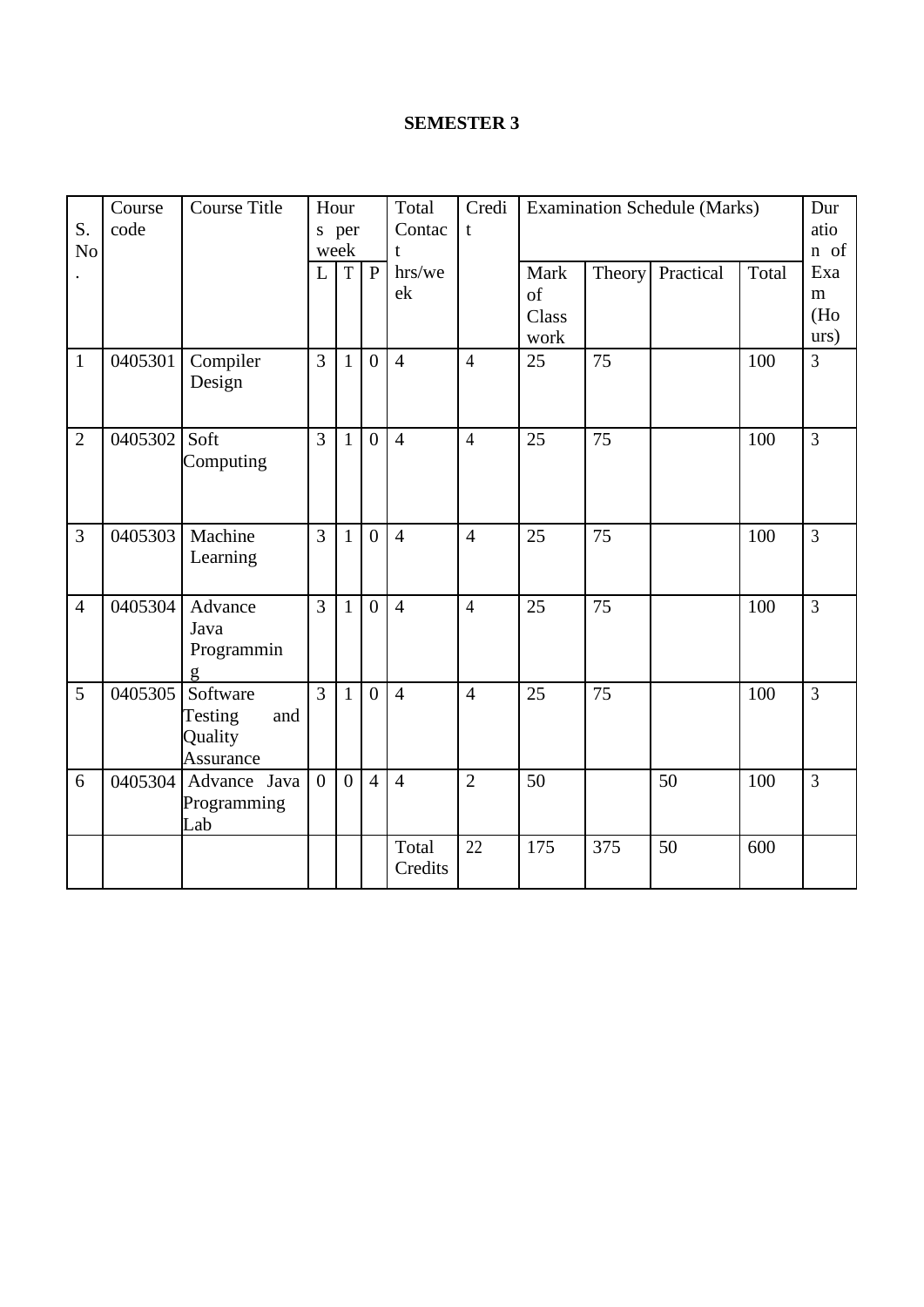### **SEMESTER 4**

| S.<br>No. | Course<br>code | Course Title            |        | Hours<br>per<br>week     |              | Total<br>Contac  | Credi<br>t |                             |        | <b>Examination Schedule (Marks)</b> |       | Dura<br>tion<br>of      |
|-----------|----------------|-------------------------|--------|--------------------------|--------------|------------------|------------|-----------------------------|--------|-------------------------------------|-------|-------------------------|
|           |                |                         |        | $\mathbf T$              | $\mathbf{P}$ | hrs/we<br>ek     |            | Mark<br>of<br>Class<br>work | Theory | Practical                           | Total | Exa<br>m<br>(Ho<br>urs) |
|           | 0405401        | Major Project<br>Report | $\sim$ | $\overline{\phantom{0}}$ |              |                  | 24         |                             |        |                                     | 500   | 3                       |
|           |                |                         |        |                          |              | Total<br>Credits | 24         |                             |        |                                     | 500   |                         |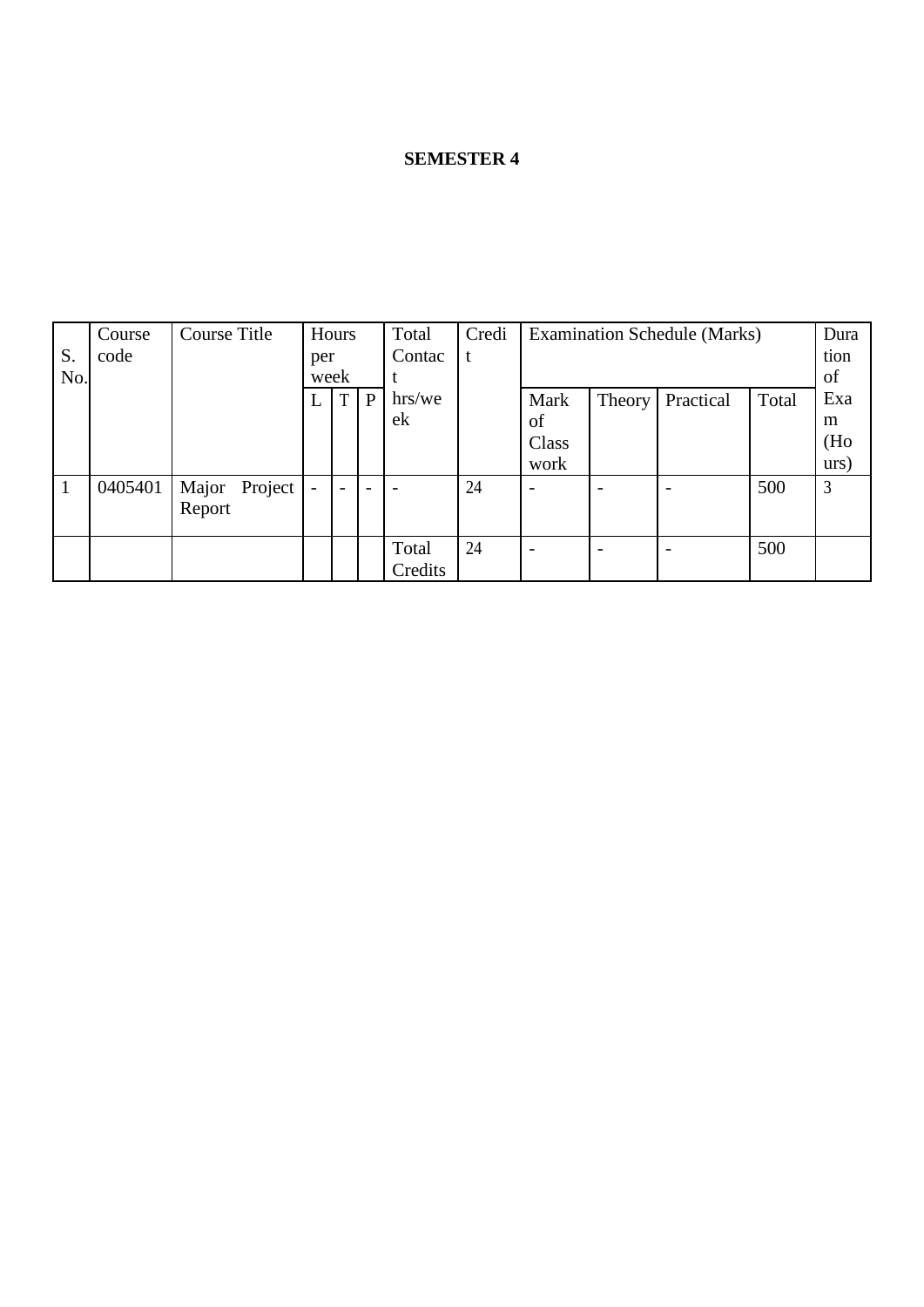## **Semester 1**

### **Discrete mathematics**

| Course code       |                             |             |   |        |            |  |  |  |  |  |  |  |
|-------------------|-----------------------------|-------------|---|--------|------------|--|--|--|--|--|--|--|
| Category          |                             | Core Course |   |        |            |  |  |  |  |  |  |  |
| Course title      | <b>Discrete Mathematics</b> |             |   |        |            |  |  |  |  |  |  |  |
| <b>Scheme and</b> | L                           |             | P | Credit | Semester-I |  |  |  |  |  |  |  |
| <b>Credits</b>    |                             |             |   | s      |            |  |  |  |  |  |  |  |
|                   | 3                           |             |   |        |            |  |  |  |  |  |  |  |
| Class work        | 25 Marks                    |             |   |        |            |  |  |  |  |  |  |  |
| Exam              | 75 Marks                    |             |   |        |            |  |  |  |  |  |  |  |
| Total             | 100 Marks                   |             |   |        |            |  |  |  |  |  |  |  |
| Duration of Exam  | 03 Hours                    |             |   |        |            |  |  |  |  |  |  |  |

#### **UNIT-I**:

**Introduction to Counting Principles**: Set Theory, Functions and Relations, POSETS and Lattices, Permutation and Combination, Probability, Pigeon-hole principle.

#### **UNIT-II**

**Mathematical Logic**: Propositions, connectives, conditionals and biconditionals, well formed formulas, tautologies, equivalence of formulas, duality law, normal forms, inference theory for propositional calculus; predicate calculus: predicates, free and bound variables, inference theory of predicate calculus.

#### **UNIT-III**

**Growth of Functions**: Asymptotic notations, monotonicity, comparison of standard functions - floors and ceilings, polynomials, exponentials, logarithms and factorials, summations: summation formulas and properties, bounding summations, approximation by integrals.

#### **UNIT-IV**

**Graph Theory**: Basic terminology for undirected and directed graphs, multigraphs and weighted graphs, paths and circuits, Eulerian paths and circuits, Hamiltonian paths and circuits, Planar Graphs, Graph Colouring, Cut sets. Trees: Introduction to Trees, Tree terminology, Prefix codes.

Discrete Numeric Functions and Recurrence Relations Discrete Numeric Functions, Generating functions, Recurrence Relations.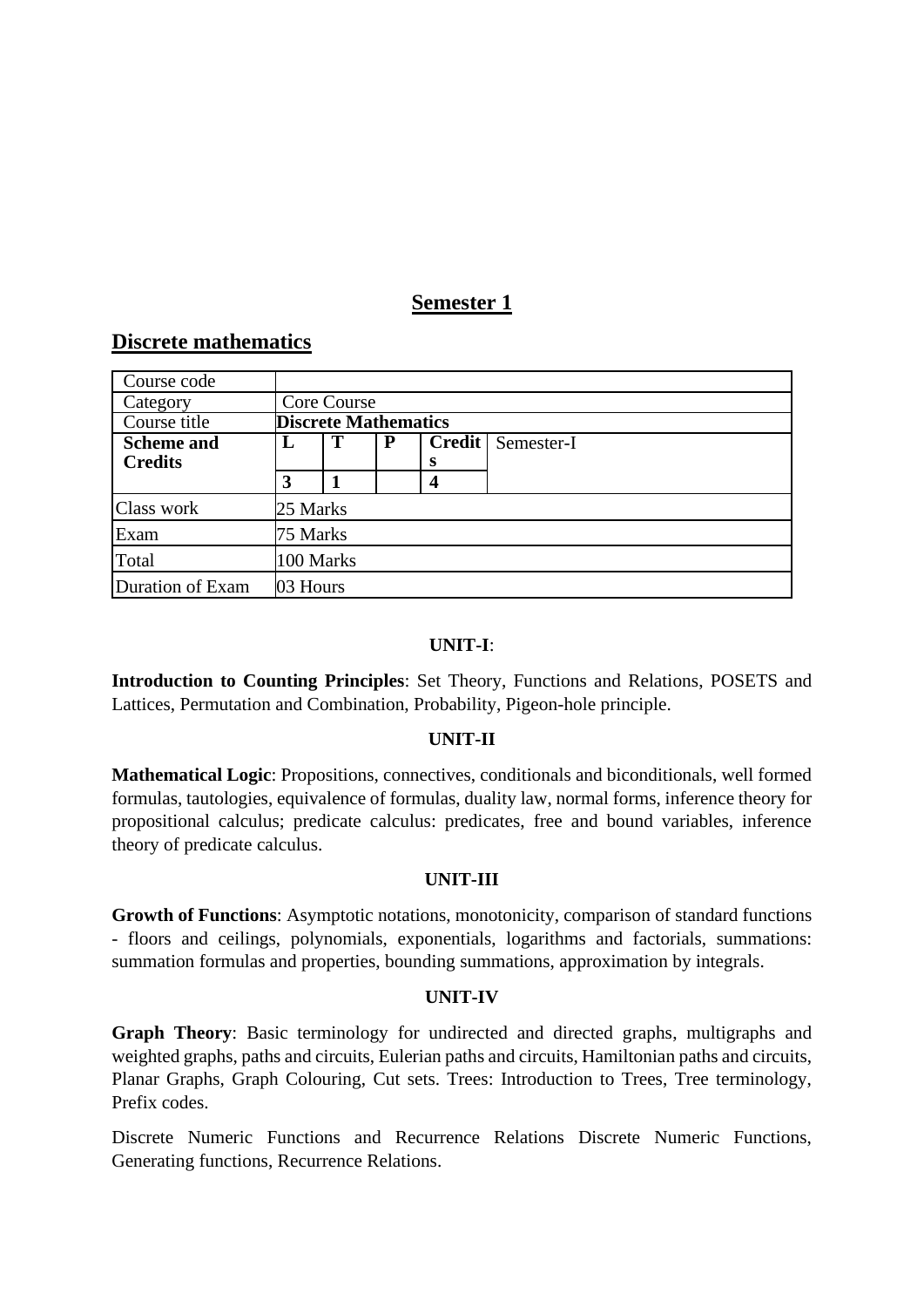### **Suggested Readings:**

1. C.L. Liu & Mohapatra, Elements of Discrete Mathematics, 4th Edition, 2017, McGraw Hill Education.

2. Kenneth H Rosen, Discrete Mathematics and Its Applications, 7th Edition, 2017, McGraw Hill Education.

3. T.H. Cormen, C.E. Leiserson, R.L. Rivest and C. Stein, Introduction to Algorithms, 3rd Edition, 2010, Prentice-Hall of India Learning Pvt. Ltd.

4. Thomas Koshy, Discrete Mathematics with Applications, 2012, Elsevier Academic Press. 5. M. O. Albertson and J. P. Hutchinson, Discrete Mathematics with Algorithms, 1988, John Wiley and Sons.

# **Advanced database system**

| Course code       |             |   |   |                                |            |  |  |  |  |  |  |
|-------------------|-------------|---|---|--------------------------------|------------|--|--|--|--|--|--|
| Category          | Core Course |   |   |                                |            |  |  |  |  |  |  |
| Course title      |             |   |   | <b>Advance Database System</b> |            |  |  |  |  |  |  |
| <b>Scheme and</b> | L           | T | P | <b>Credit</b>                  | Semester-I |  |  |  |  |  |  |
| <b>Credits</b>    |             |   |   | s                              |            |  |  |  |  |  |  |
|                   | 3           |   |   |                                |            |  |  |  |  |  |  |
| Class work        | 25 Marks    |   |   |                                |            |  |  |  |  |  |  |
| Exam              | 75 Marks    |   |   |                                |            |  |  |  |  |  |  |
| Total             | 100 Marks   |   |   |                                |            |  |  |  |  |  |  |
| Duration of Exam  | 03 Hours    |   |   |                                |            |  |  |  |  |  |  |

### **UNIT I:**

**Need of DBMS** over traditional Data storage mechanisms, Basic DBMS terminologies; Architecture of a DBMS: Data Independence, DBMS Component Structure, DBMS USERS, various DBMS Data Models: Entity Relationship Model, Importance of ERD, Symbols (Entity: Types of Entities, week Entity, Composite Entity, Strong Entity, Attribute: Types of Attribute, Relationship: Type of relationship, Connectivity, Cardinality).

Normalization and its various forms, Functional Dependencies, Multivalued Dependencies, Join Dependencies Database Integrity: Domain, Entity, Referential Integrity Constraints.

# **UNIT II:**

**Relational Languages**: Relational Algebra, Relational Calculus, Query Execution, optimization and evaluation Plans.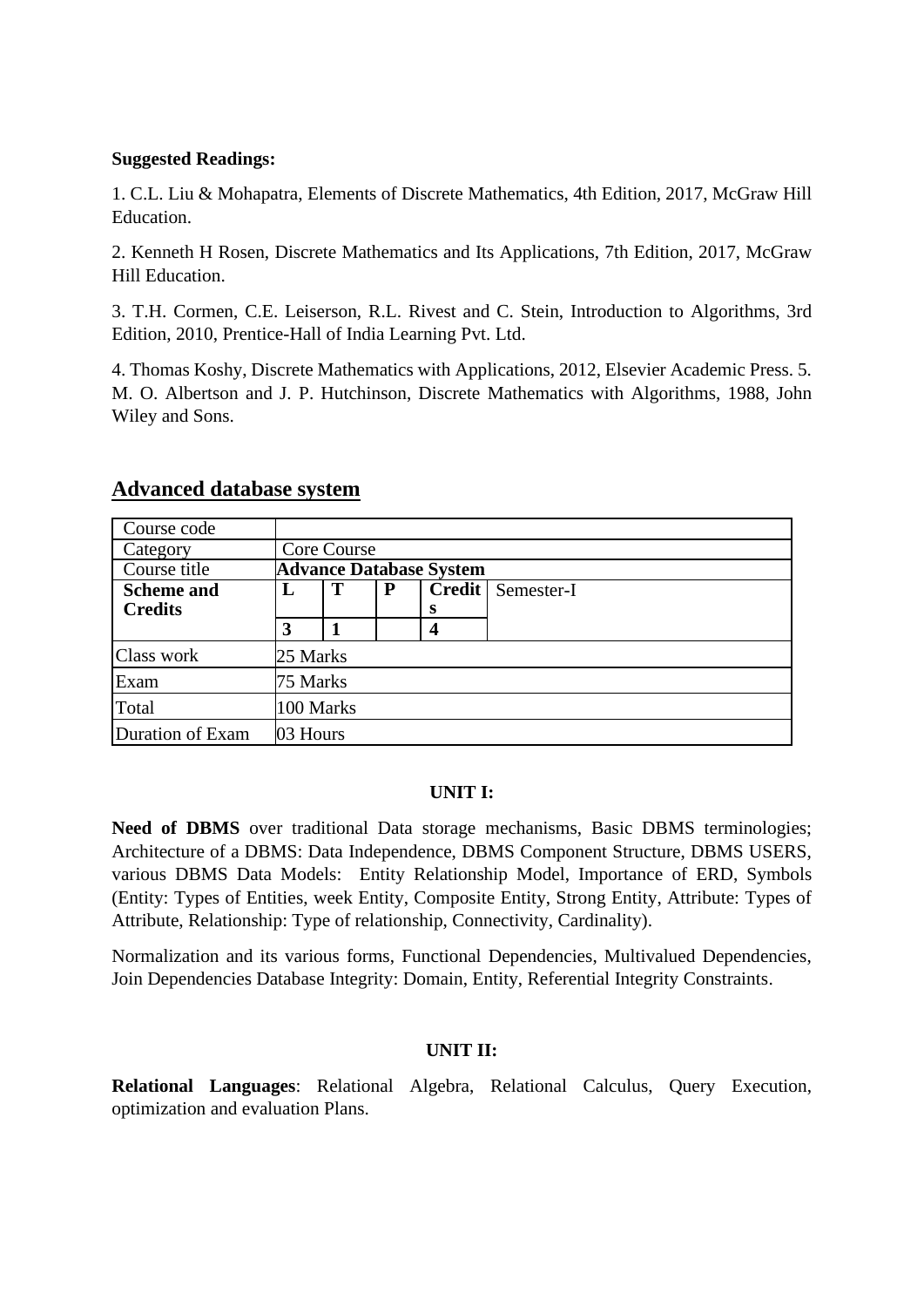Transaction Management and Concurrency Control techniques, Database Recovery Management Concepts and methods. Introduction and Need of Database Administration and activities of Database administration.

### **UNIT III:**

**Parallel Databases** : Database System Architectures: Centralized and Client-Server Architectures – Server System Architectures – Parallel Systems-Parallel Databases: I/O Parallelism – Inter and Intra Query Parallelism – Inter and Intra operation Parallelism.

**Distributed Database Concepts** : Distributed Data Storage – Distributed Transactions – Commit Protocols – Concurrency Control – Distributed Query Processing.

### **UNIT IV:**

**Multidimensional Databases** and their uses in data analytics.

**Temporal Databases** : Introduction to Temporality, Temporal relationships, temporal hierarchies.

**Spatial Databases**: Spatial data types, spatial relationships, Topological Relationships, Spatial Data Structures and methods of storage.

**Big Data** : introduction: introduction to NOSQL Databases (Open Source only). Need and usage of XML Databases: XML Data Model – DTD – XML Schema

#### **Suggested Readings:**

1. Abraham Silberschatz, Henry F. Korth and S. Sudarshan, "Database System Concept", Sixth Edition, 2013, McGraw-Hill

2. Bipin C. Desai, "An Introduction to Database System" , Revised Edition, 2012, Galgotia Publications Pvt Ltd-New Delhi Reference Books: 1. Ivan Bayross, "SQL, PL/SQL The Programming Language of Oracle", 4th Revised Edition,2009, BPB Publications 2. Peter Rob Carlos Coronel, "Database Systems", Cengage Learning, 8th ed.

3. C.J.Date, A.Kannan, S.Swamynathan, "An Introduction to Database Systems", 8th Edition, 2006, Pearson Education. –

| Course code       |   |                         |   |    |                     |  |  |  |  |  |
|-------------------|---|-------------------------|---|----|---------------------|--|--|--|--|--|
| Category          |   | Core Course             |   |    |                     |  |  |  |  |  |
| Course title      |   | <b>Web Technologies</b> |   |    |                     |  |  |  |  |  |
| <b>Scheme and</b> | L | m                       | P |    | Credit   Semester-I |  |  |  |  |  |
| <b>Credits</b>    |   |                         |   | D. |                     |  |  |  |  |  |
|                   |   |                         |   |    |                     |  |  |  |  |  |

# **Web technologies**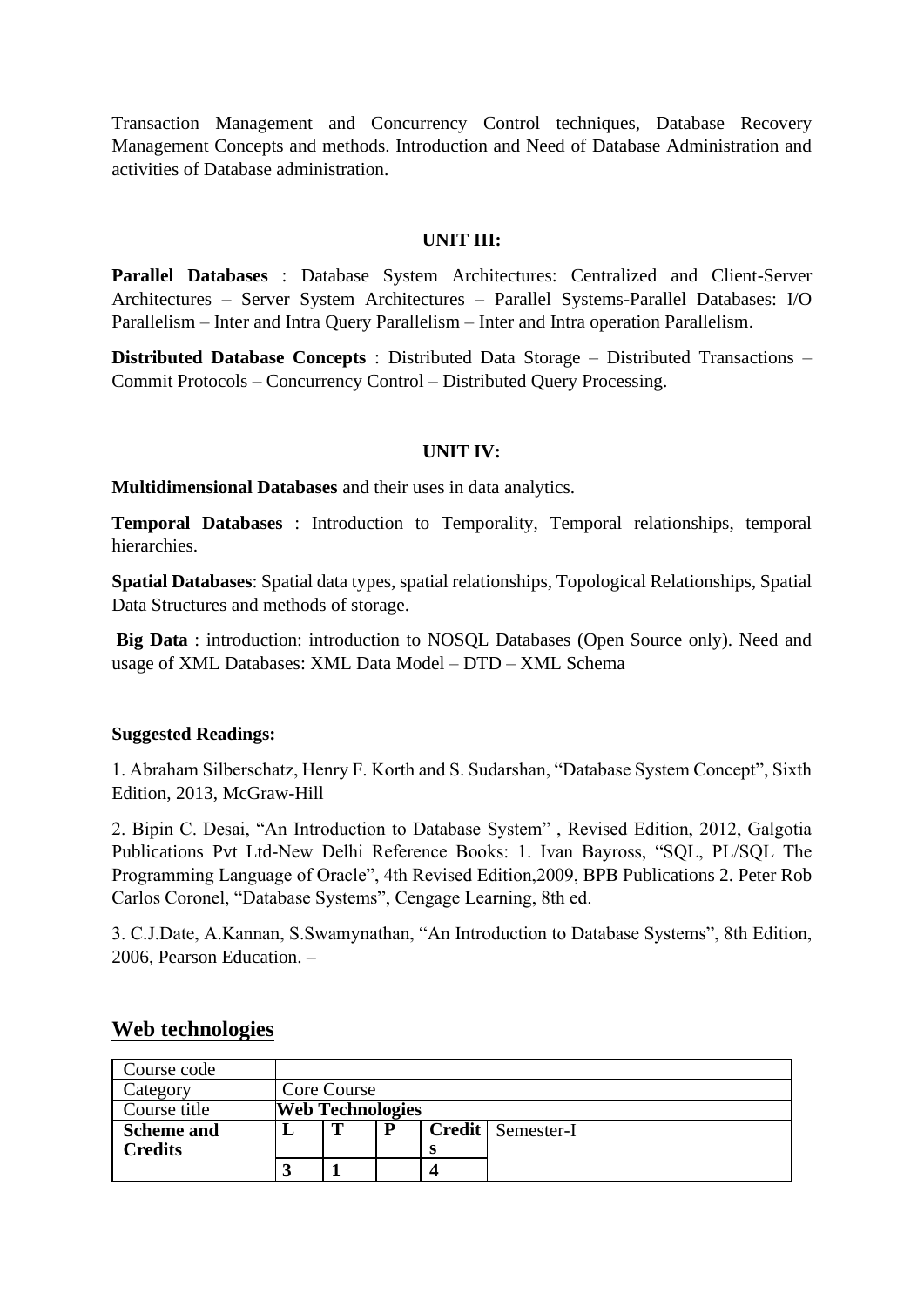| Class work       | 25 Marks  |
|------------------|-----------|
| Exam             | 75 Marks  |
| Total            | 100 Marks |
| Duration of Exam | 03 Hours  |

### **UNIT-I**

**Introduction:** Introduction to Networking, TCP/IP, DNS, Internet and its Evolution, World Wide Web, Web 2.0, Web 3.0, network communication protocols (HTTP/HTTPS, SMTP, IMAP, POP, FTP)

client-server architecture, web applications architecture, application and web servers, web clients.

### **UNIT-II**

**Front-end Development**: Introduction to HTML5, HTML elements, HTML tags, lists, tables, frames, forms,

Basics of XHTML, CSS style sheets, DOM, XML, XSLT

#### **UNIT-III**

**Client-Side Programming:**JavaScript basic syntax, variables & data-types, literals, functions, objects, arrays, built-in objects, event handling, modifying element style, document trees.

**Server-Side Programming**: Creation of dynamic content, server-side programming using Java Servlets, Web Services, session management, introduction to JSP and server-side scripting, accessing MySQL / Oracle database from front-end.

#### **UNIT-IV**

**Web Security, Cookies and Authentication**: Security threats, Security risks of a website, Web attacks and their prevention, Web security model, Setting, accessing and destroying cookies, Anonymous Access, Authentication by IP address and Domain, Integrated Windows Authentication, Digital signatures, Digital certificates, Firewalls.

#### **Suggested Readings:**

1. Jeffery C. Jackson, Web Technologies: A Computer Science Perspective, Pearson Education India, 2007. Department of Computer Science, University of Delhi 33

2. Achyut Godbole and Atul Kahate, Web Technologies: TCP/IP, Web/Java Programming, and Cloud Computing (3rd ed.), McGraw-Hill Education, 2013.

3. Roger S Pressman and David Lowe, Web Engineering: A Practitioner's Approach, TMH, 2017.

4. Mark Pilgrim, HTML5: Up and Running, O'Reilly | Google Press, 2010 .

5. Jim Keogh, J2EE: The Complete Reference, McGraw Hill Education, 2017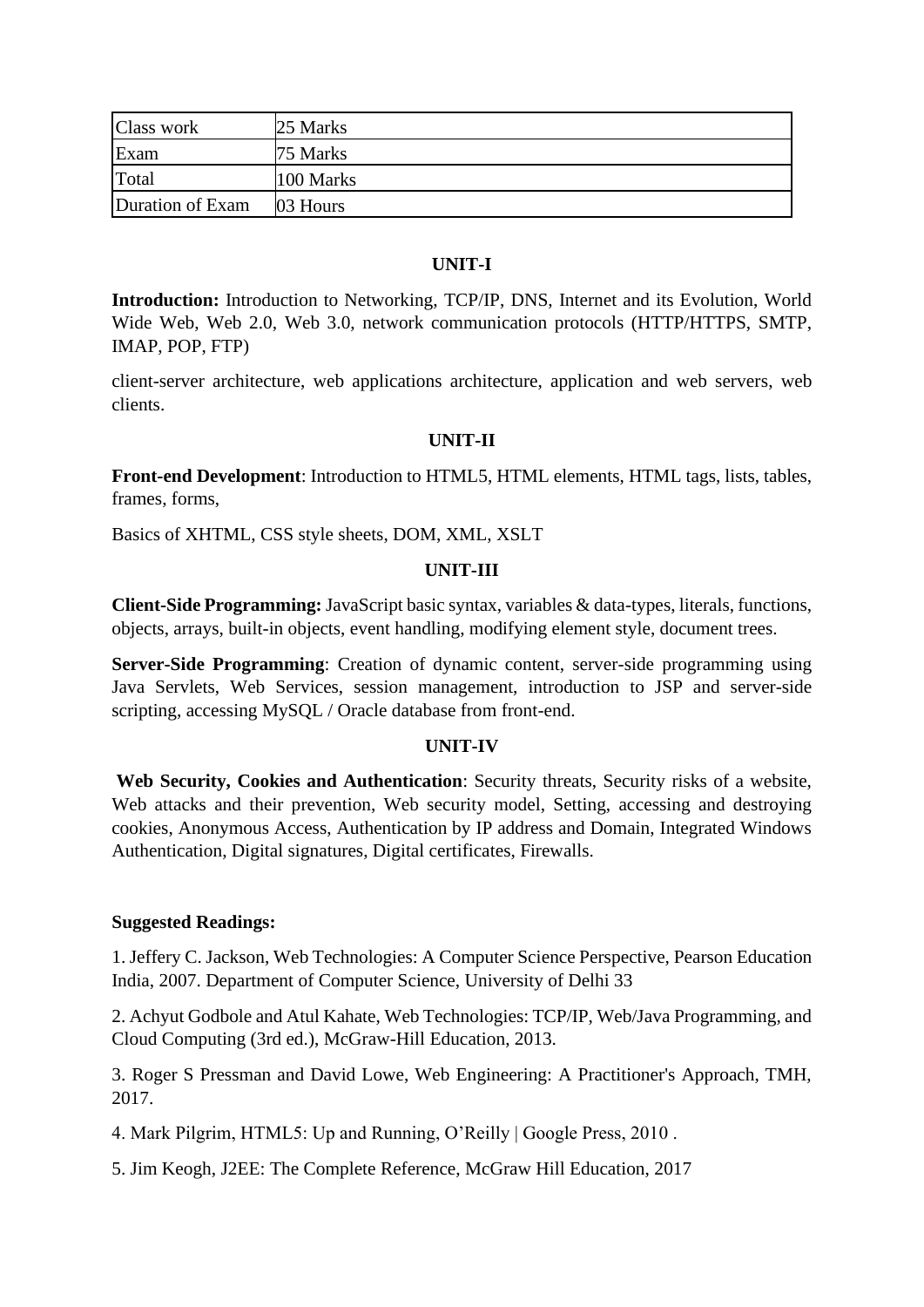# **Web Technologies Lab**

| Course code       |                                         |                       |                             |   |  |  |  |  |  |  |  |
|-------------------|-----------------------------------------|-----------------------|-----------------------------|---|--|--|--|--|--|--|--|
| Category          |                                         | Core Course           |                             |   |  |  |  |  |  |  |  |
| Course title      |                                         |                       | <b>Web Technologies Lab</b> |   |  |  |  |  |  |  |  |
| <b>Scheme and</b> | <b>Credit</b> Semester-I<br>Т<br>P<br>L |                       |                             |   |  |  |  |  |  |  |  |
| <b>Credits</b>    |                                         |                       |                             | s |  |  |  |  |  |  |  |
|                   |                                         | $\mathbf 0$<br>2<br>4 |                             |   |  |  |  |  |  |  |  |
| Class work        | 50 Marks                                |                       |                             |   |  |  |  |  |  |  |  |
| Exam              | 50 Marks                                |                       |                             |   |  |  |  |  |  |  |  |
| Total             |                                         | 100 Marks             |                             |   |  |  |  |  |  |  |  |
| Duration of Exam  | 03 Hours                                |                       |                             |   |  |  |  |  |  |  |  |

## **Practical list should be prepared based on the content of the subject with following guidelines in mind.**

- 1. Entire syllabus should be covered.
- 2. Practical list should be designed with real life examples.

3. List should be prepared to cover individual concepts and integration of different concepts on real life problems.

# **Fundamental of computer and emerging technologies**

| Course code       |           |             |   |   |                                                          |  |  |  |  |  |  |
|-------------------|-----------|-------------|---|---|----------------------------------------------------------|--|--|--|--|--|--|
| Category          |           | Core Course |   |   |                                                          |  |  |  |  |  |  |
| Course title      |           |             |   |   | <b>Fundamental of computer and Emerging Technologies</b> |  |  |  |  |  |  |
| <b>Scheme and</b> | L         | Т           | P |   | Credit Semester-I                                        |  |  |  |  |  |  |
| <b>Credits</b>    |           |             |   | s |                                                          |  |  |  |  |  |  |
|                   | 3         |             |   | 4 |                                                          |  |  |  |  |  |  |
| Class work        | 25 Marks  |             |   |   |                                                          |  |  |  |  |  |  |
| Exam              |           | 75 Marks    |   |   |                                                          |  |  |  |  |  |  |
| Total             | 100 Marks |             |   |   |                                                          |  |  |  |  |  |  |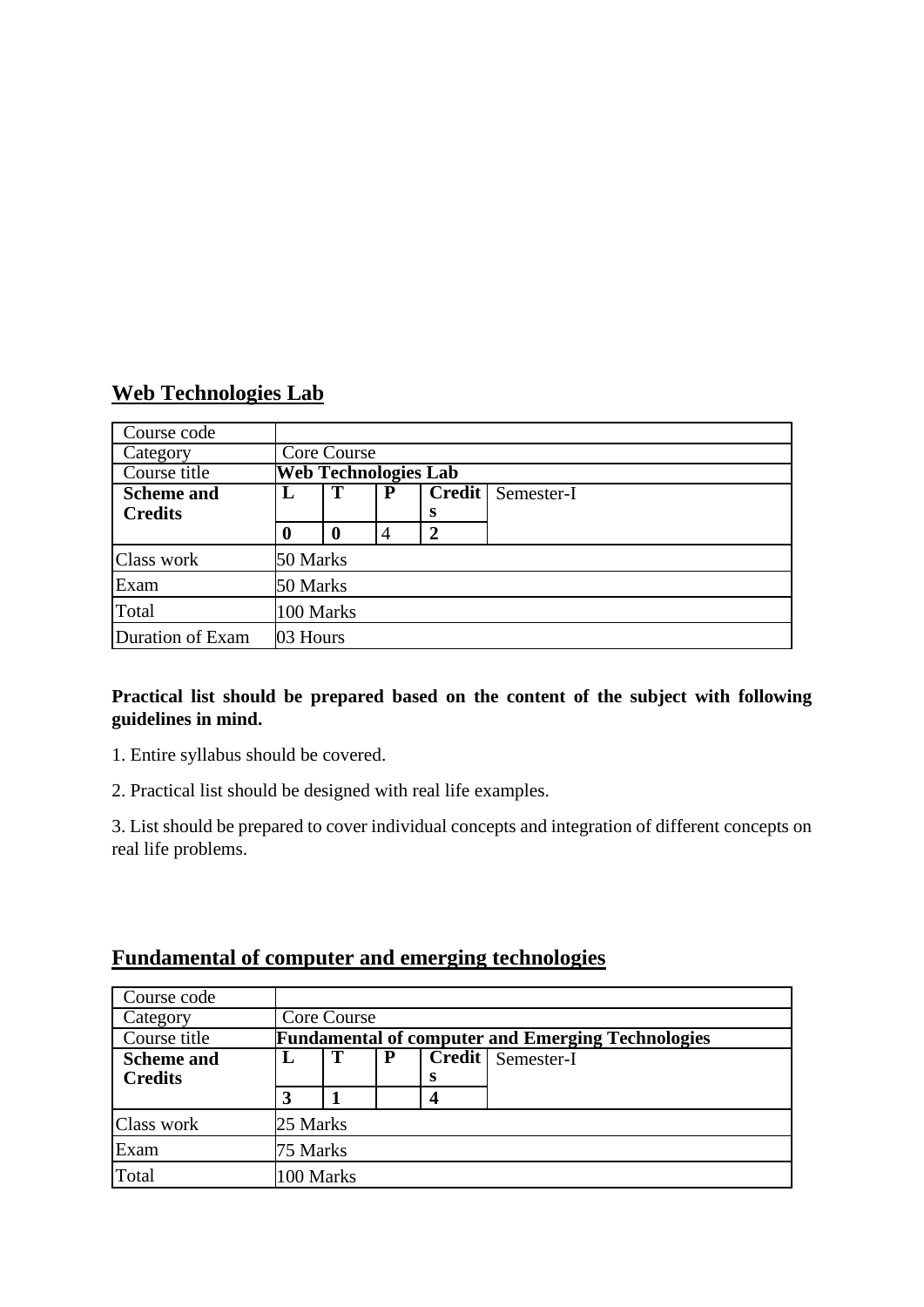### **UNIT I:**

**Introduction to Computer**: Definition, Computer Hardware & Computer Software Components: Hardware – Introduction, Input devices, Output devices, Central Processing Unit, Memory- Primary and Secondary. Software - Introduction, Types – System and Application. Computer Languages: Introduction, Concept of Compiler, Interpreter & Assembler Problem solving concept: Algorithms – Introduction, Definition, Characteristics, Limitations, Conditions in pseudo-code, Loops in pseudo code.

**Operating system**: Definition, Functions, Types, Classification, Elements of command based and GUI based operating system.

#### **UNIT II:**

**Computer Network:** Overview, Types (LAN, WAN and MAN), Data communication, topologies Internet : Overview, Architecture, Functioning, Basic services like WWW, FTP, Telnet, Gopher etc., Search engines, E-mail, Web Browsers.

**Internet of Things (IoT):** Definition, Sensors, their types and features, Smart Cities, Industrial Internet of Things.

#### **UNIT III:**

**Block chain**: Introduction, overview, features, limitations and application areas fundamentals of Block Chain.

**Crypto currencies**: Introduction, Applications and use cases Cloud Computing: It nature and benefits, AWS, Google, Microsoft & IBM Service.

#### **UNIT IV:**

**Emerging Technologies**: Introduction, overview, features, limitations and application areas of Augmented Reality , Virtual Reality, Grid computing, Green computing, Big data analytics, Quantum Computing and Brain Computer Interface.

#### **Suggested Readings**:

- 1. Rajaraman V., "Fundamentals of Computers", Prentice-Hall of India.
- 2. Norton P., "Introduction to Computers", McGraw Hill Education.
- 3. Goel A., "Computer Fundamentals", Pearson.
- 4. Balagurusamy E., " Fundamentals of Computers", McGraw Hill
- 5. Thareja R., "Fundamentals of Computers", Oxford University Press.

6. Bindra J., "The Tech Whisperer- on Digital Transformation and the Technologies that Enable it ", Penguin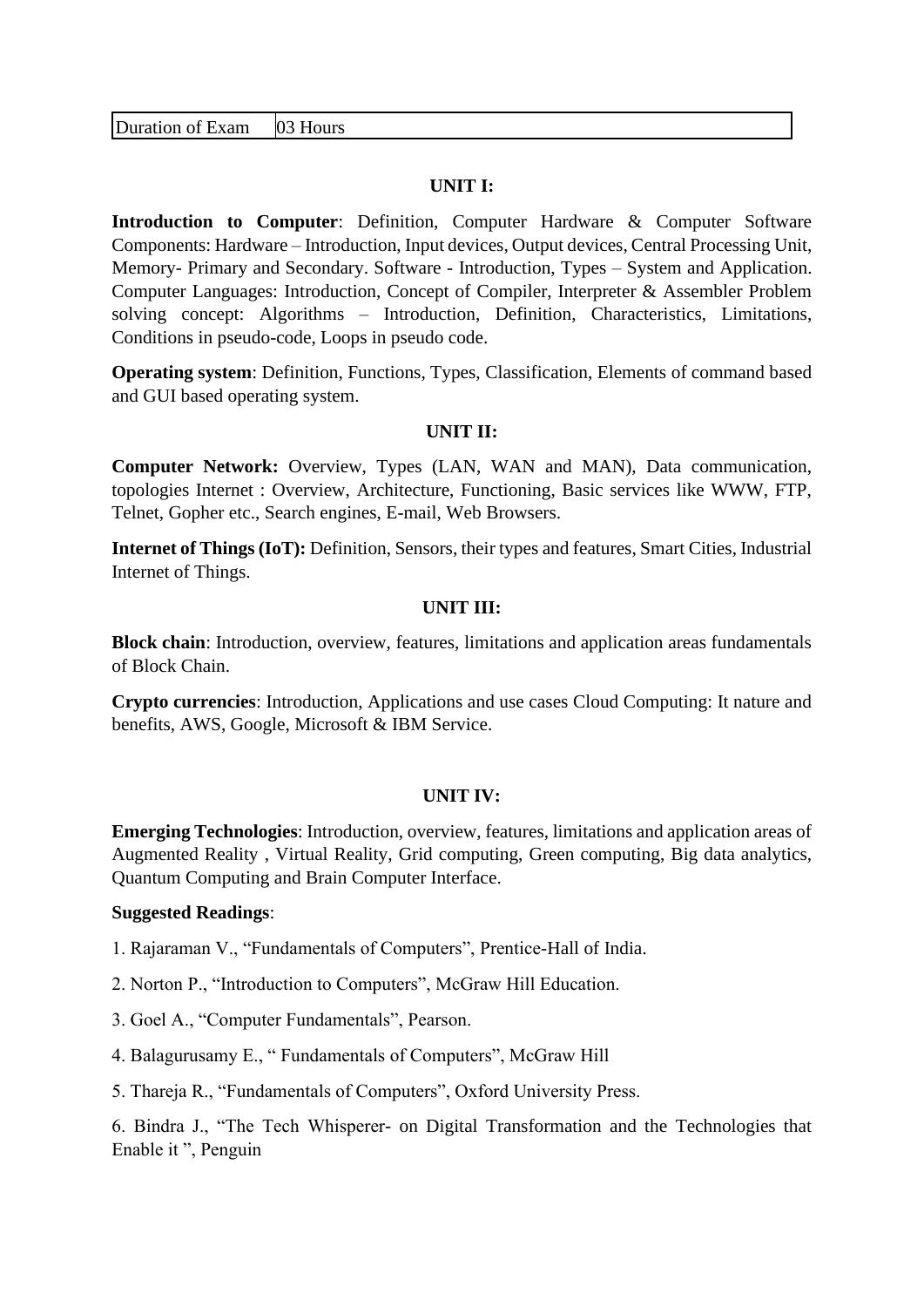# **Design and analysis of Algorithms**

| Course code       |          |             |   |                                   |            |  |  |  |  |  |  |  |
|-------------------|----------|-------------|---|-----------------------------------|------------|--|--|--|--|--|--|--|
| Category          |          | Core Course |   |                                   |            |  |  |  |  |  |  |  |
| Course title      |          |             |   | Design and analysis of Algorithms |            |  |  |  |  |  |  |  |
| <b>Scheme and</b> | L        | Т           | P | Credit                            | Semester-I |  |  |  |  |  |  |  |
| <b>Credits</b>    |          |             |   | s                                 |            |  |  |  |  |  |  |  |
|                   | 3        |             |   | $\boldsymbol{4}$                  |            |  |  |  |  |  |  |  |
| Class work        | 25 Marks |             |   |                                   |            |  |  |  |  |  |  |  |
| Exam              | 75 Marks |             |   |                                   |            |  |  |  |  |  |  |  |
| Total             |          | 100 Marks   |   |                                   |            |  |  |  |  |  |  |  |
| Duration of Exam  | 03 Hours |             |   |                                   |            |  |  |  |  |  |  |  |

### **UNIT I**

**Introduction:** Algorithms, Analyzing Algorithms, Complexity of Algorithms, Growth of Functions, Performance Measurements, Sorting and Order Statistics - Shell Sort, Quick Sort, Merge Sort, Heap Sort, Comparison of Sorting Algorithms, Sorting in Linear Time.

**Advanced Data Structures**: Red-Black Trees, B – Trees, Binomial Heaps, Fibonacci Heaps, Tries, Skip List.

### **UNIT II:**

**Divide and Conquer** with Examples Such as Sorting, Matrix Multiplication, Convex Hull and Searching. Greedy Methods with Examples Such as Optimal Reliability Allocation, Knapsack, Minimum Spanning Trees – Prim's and Kruskal's Algorithms, Single Source Shortest Paths - Dijkstra's and Bellman Ford Algorithms.

### **UNIT III:**

**Dynamic Programming** with Examples Such as Knapsack. All Pair Shortest Paths – Warshal's and Floyd's Algorithms, Resource Allocation Problem. Backtracking, Branch and Bound with Examples Such as Travelling Salesman Problem, Graph Coloring, n-Queen Problem, Hamiltonian Cycles and Sum of Subsets.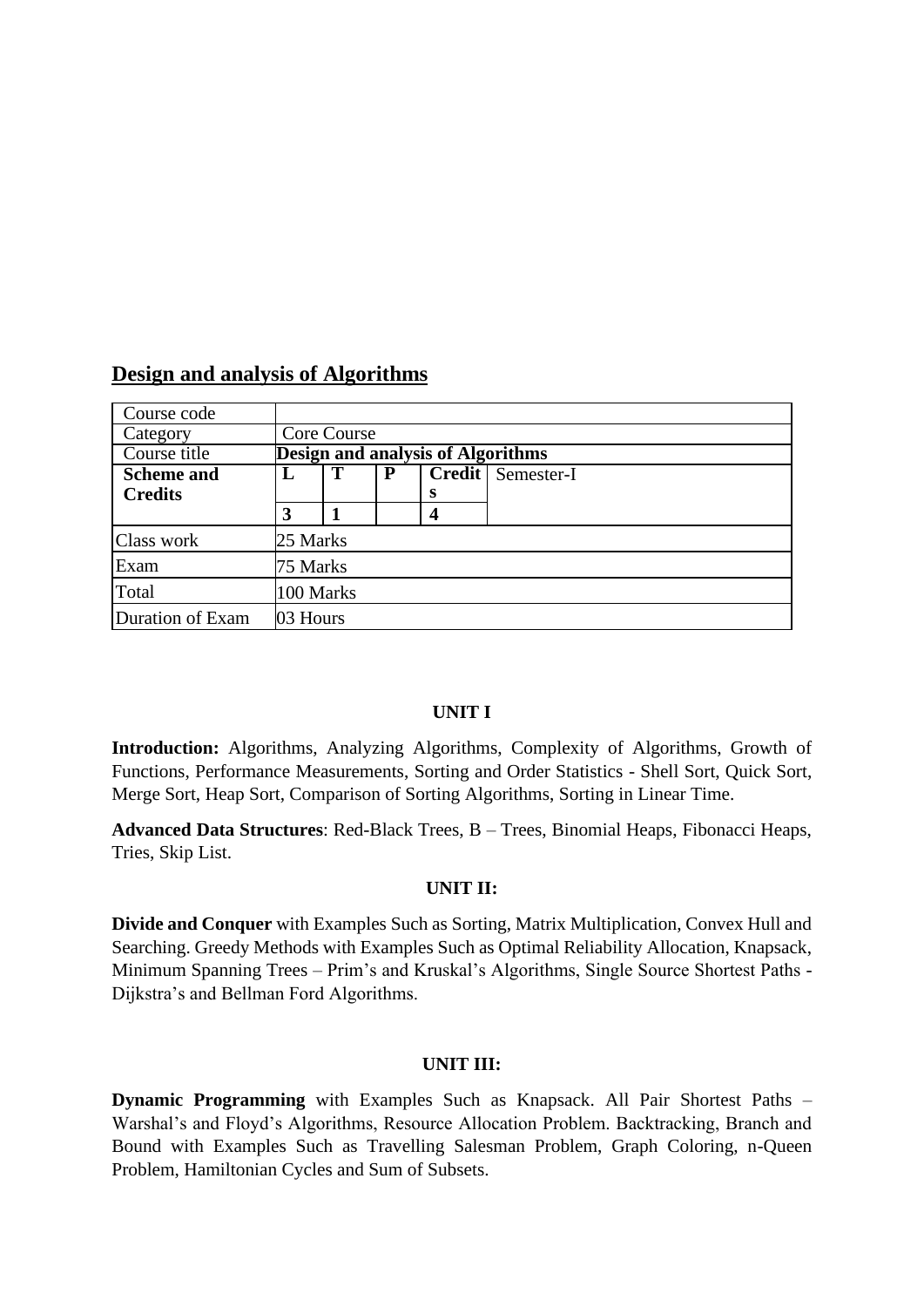#### **UNIT IV:**

**Selected Topics**: Algebraic Computation, Fast Fourier Transform, String Matching, Theory of NPCompleteness, Approximation Algorithms and Randomized Algorithms.

#### **Suggested Readings:**

1. Thomas H. Coreman, Charles E. Leiserson and Ronald L. Rivest, "Introduction to Algorithms", Printice Hall of India.

2. E. Horowitz & S Sahni, "Fundamentals of Computer Algorithms",

3. Aho, Hopcraft, Ullman, "The Design and Analysis of Computer Algorithms" Pearson Education, 2008.

4. LEE "Design & Analysis of Algorithms (POD)",McGraw Hill

5. Richard E.Neapolitan "Foundations of Algorithms" Jones & Bartlett Learning

6. Jon Kleinberg and Éva Tardos, Algorithm Design, Pearson, 2005.

7. Michael T Goodrich and Roberto Tamassia, Algorithm Design: Foundations, Analysis, and Internet Examples, Second Edition, Wiley, 2006.

8. Harry R. Lewis and Larry Denenberg, Data Structures and Their Algorithms, Harper Collins, 1997

9. Robert Sedgewick and Kevin Wayne, Algorithms, fourth edition, Addison Wesley, 2011.

10. Harsh Bhasin,"Algorithm Design and Analysis",First Edition,Oxford University Press.

11. Gilles Brassard and Paul Bratley,Algorithmics:Theory and Practice,Prentice Hall,1995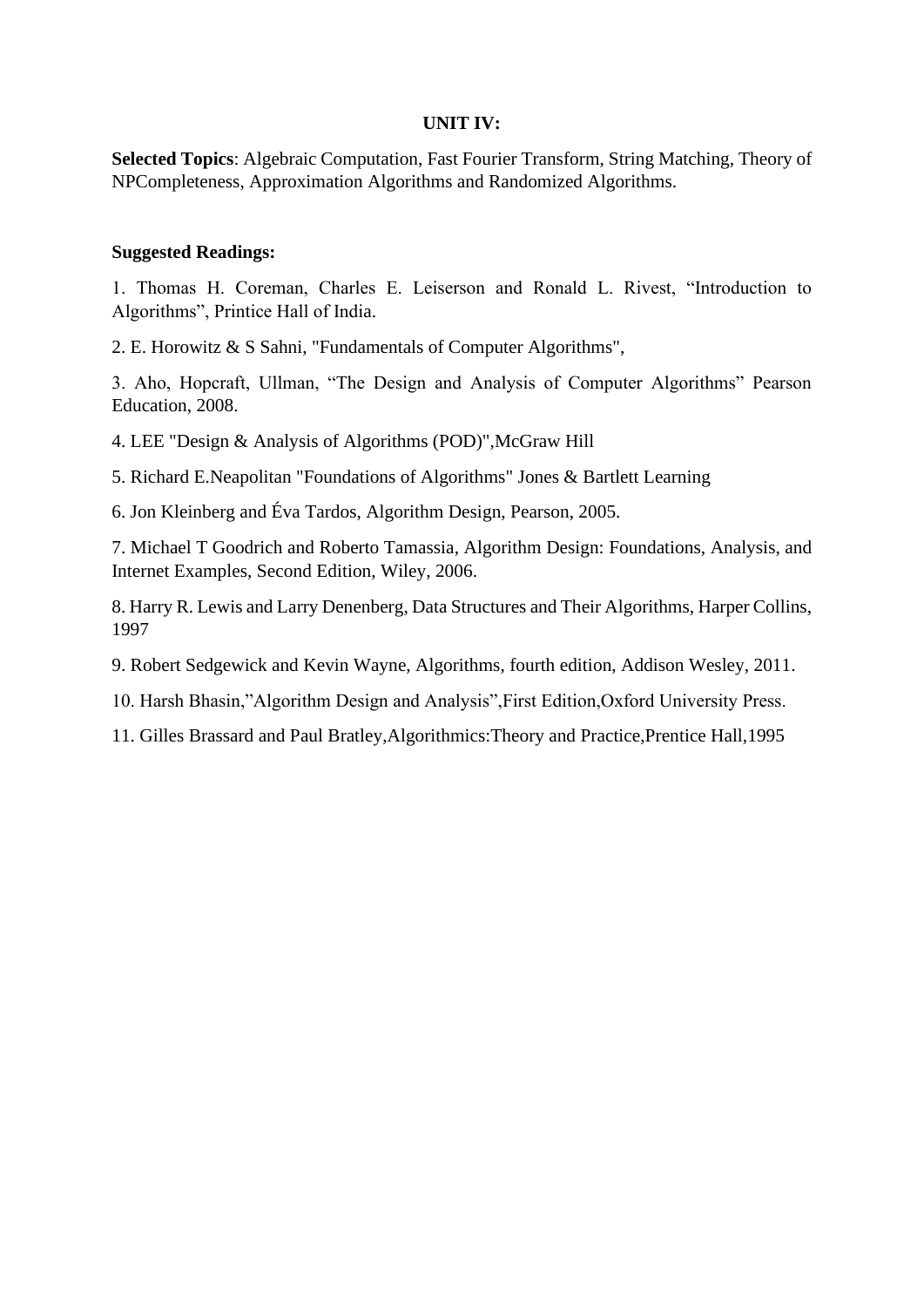# **Semester 2nd**

## **Automata Theory**

| Course code       |             |                        |           |   |                           |  |  |  |  |  |  |
|-------------------|-------------|------------------------|-----------|---|---------------------------|--|--|--|--|--|--|
| Category          | Core Course |                        |           |   |                           |  |  |  |  |  |  |
| Course title      |             | <b>Automata Theory</b> |           |   |                           |  |  |  |  |  |  |
| <b>Scheme and</b> | ι.          | T                      | ${\bf P}$ |   | <b>Credit</b> Semester-II |  |  |  |  |  |  |
| <b>Credits</b>    |             |                        |           | s |                           |  |  |  |  |  |  |
|                   | 3           |                        |           | 4 |                           |  |  |  |  |  |  |
| Class work        | 25 Marks    |                        |           |   |                           |  |  |  |  |  |  |
| Exam              | 75 Marks    |                        |           |   |                           |  |  |  |  |  |  |
| Total             | 100 Marks   |                        |           |   |                           |  |  |  |  |  |  |
| Duration of Exam  | 03 Hours    |                        |           |   |                           |  |  |  |  |  |  |

#### **UNIT I**

**Finite Automata:** Introduction: Set, Power Set, Super Set, Alphabet, languages and grammars, productions and derivation, Deterministic finite automata (DFA), Non- Deterministic finite automata (NDFA), Equivalence of DFA and NDFA, Conversion of NFA to DFA , minimization of finite automata, Finite automata with  $\epsilon$ - moves, Acceptability of a string by a finite Automata.

**Introduction to Machines:** Properties and limitations of Finite Automata, Mealy and Moore Machines, Equivalence of Mealy and Moore machines.

### **UNIT II**

**Regular Expression:** State and prove Arden's Method, Regular Expressions, Recursive definition of regular expression, Regular expression conversion to Finite Automata and vice versa.

**Properties of regular languages:** Regular language, pumping lemma for regular sets/languages, Application of regular languages.

#### **UNIT III**

**Grammars:** Chomsky hierarchy of languages, Relation between different types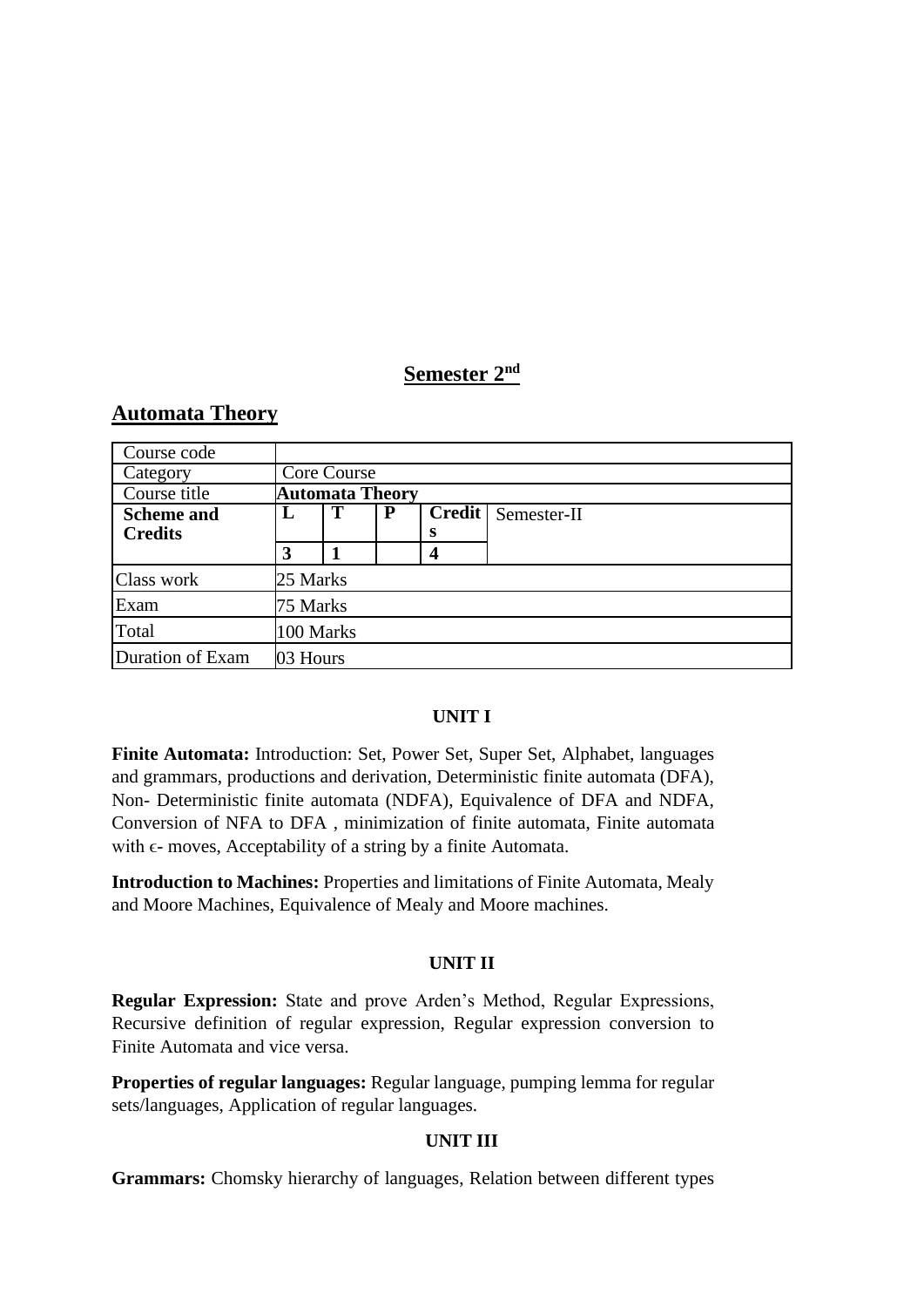of grammars, Context-free grammar, Derivation tree / Parse tree, Ambiguity in regular grammar and their removal, Reduced Forms: Removal of useless symbols, null and unit productions, Normal Form: Chomsky Normal form(CNF) and Greibach Normal Form(GNF),

**Push Down Automata:** Introduction to PDA, Deterministic and Non-Deterministic PDA, Design of PDA: Transition table, Transition diagram and acceptability of strings by designed PDA, Pushdown automata (PDA) and equivalence with CFG.

#### **UNIT IV**

**Turing machines:** The basic model for Turing machines (TM), Deterministic and Non- Deterministic Turing machines and their equivalence, Design of Turing Machines: Transition table, Transition diagram and acceptability of strings by designed turing machine. Variants of Turing machines, Halting problem of Turing machine, PCP Problem of Turing Machine, Linear Bounded Automata, TMs as enumerators.

**Undecidability:** Church-Turing thesis, universal Turing machine, the universal and diagonalization languages, reduction between languages and Rice s theorem, undecidable problems about languages.

#### **Suggested Readings:**

1. Introduction to Automata Theory, Languages, and Computation, 3nd Edition, John E. Hopcroft, Rajeev Motwani, Jeffrey D. Ullman, Pearson Education.

2. Introduction to the Theory of Computation, Michael Sipser,  $3<sup>rd</sup>$  edition, Cengage Learning.

3. K. L. P Mishra, N. Chandrashekaran (2003), Theory of Computer Science-Automata Languages and Computation, 2nd edition, Prentice Hall of India, India.

4. Raymond Greenlaw, H. James Hoover, Fundamentals of the Theory of Computation, Principles and Practice, Morgan Kaufmann, 1998.

5.John C. Martin: Introduction to Languages and Automata Theory, 3<sup>rd</sup> edition, Tata Mcgraw-Hill, 2007

| Course code  |             |                                           |   |        |  |  |  |  |  |
|--------------|-------------|-------------------------------------------|---|--------|--|--|--|--|--|
| Category     | Core Course |                                           |   |        |  |  |  |  |  |
| Course title |             | <b>Advance Operating system with Unix</b> |   |        |  |  |  |  |  |
|              |             | m                                         | D | redit> |  |  |  |  |  |

# **Advance Operating System with Unix**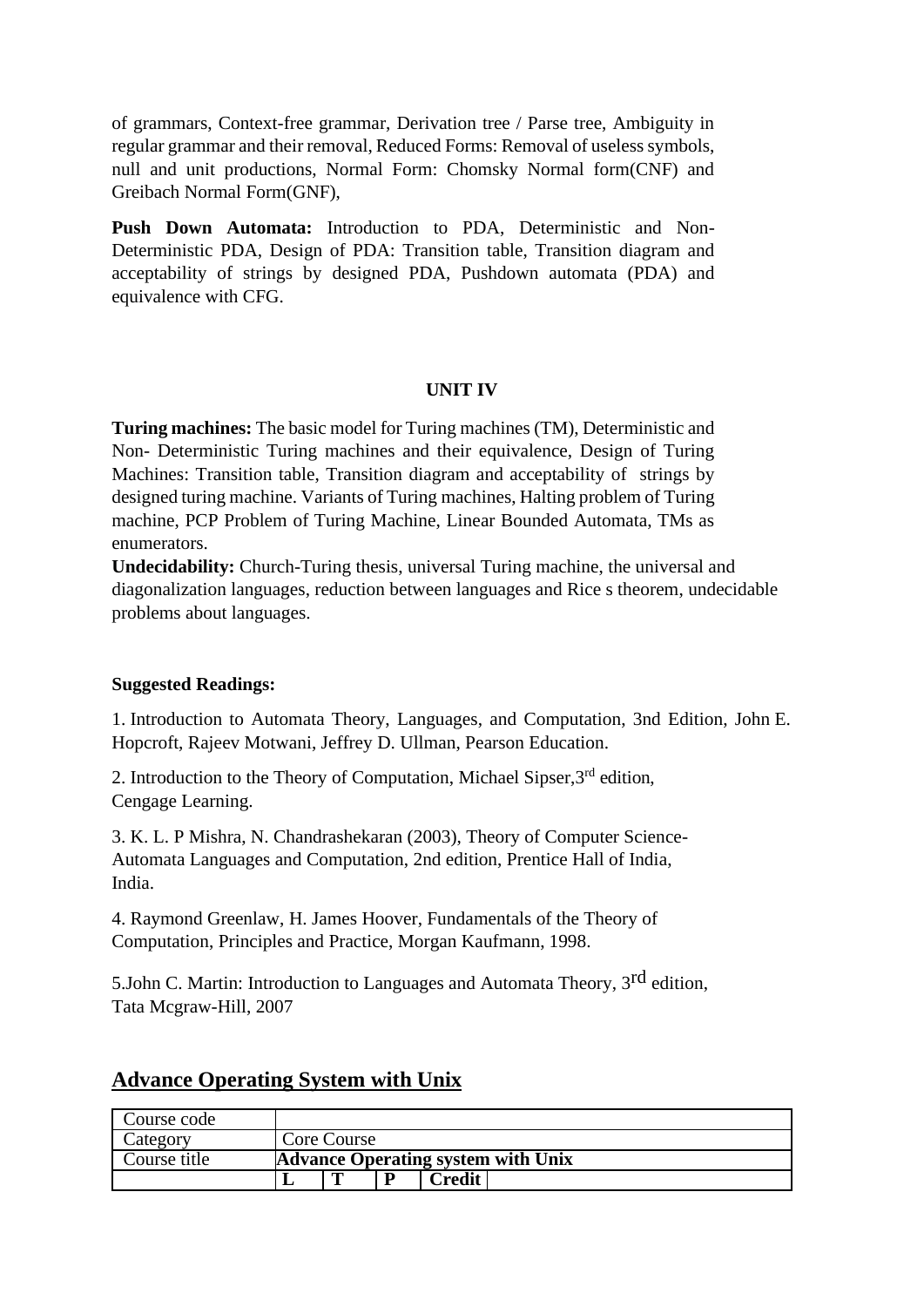| <b>Scheme and</b> |          |           |  | S | Semester-II |
|-------------------|----------|-----------|--|---|-------------|
| <b>Credits</b>    |          |           |  | 4 |             |
| Class work        | 25 Marks |           |  |   |             |
| Exam              |          | 75 Marks  |  |   |             |
| Total             |          | 100 Marks |  |   |             |
| Duration of Exam  | 03 Hours |           |  |   |             |

## **UNIT I**

**Introduction** Functions of operating systems, Design approaches: layered ,kernel based and virtual machine approach, why advanced operating systems, types of advanced operating systems.

**Distributed Operating Systems** Architecture of distributed operating systems, system architecture types, issues in distributed operating systems, inherent limitation of distribute systems, distributed mutual exclusion: classification of mutual exclusion algorithms, Lamport's ,token based algorithm, Suzuki-Kasami's Broadcast algorithm, Raymond's Tree based algorithm, Distributed deadlock detection, Distributed file systems, Distributed shared memory, Distributed scheduling.

### **UNIT-II**

**Multiprocessor Operating Systems** Introduction, structure of multiprocessor operating system, operating system design issues, threads, the test and set instruction, the swap instruction, implementation of the process wait , processor scheduling, reliability and fault tolerance.

### **UNIT III**

**Real Time Operating System** Introduction to Real time systems and Real Time Operating Systems, Characteristics of Real Time operating Systems, Classification of Real Time Operating Systems, Services, structure, goal and feature of RTOS, architecture of RTOS, micro kernels and monolithic kernels, tasks in RTOS, Performance measures, estimating program runtimes, task assignment, scheduling in RTOS, rate monotonic scheduling, priority inversion, task management, inter task communication, applications of various RTOS.

#### **UNIT IV**

**Data base operating Systems** Introduction to database operating systems, concurrency control: theoretical aspect, distributed database system, concurrency control algorithms.

**Case Study**: UNIX File system, File and directly related commands in UNIX, VI Editors, Shell Scripting.

### **Suggested Readings**: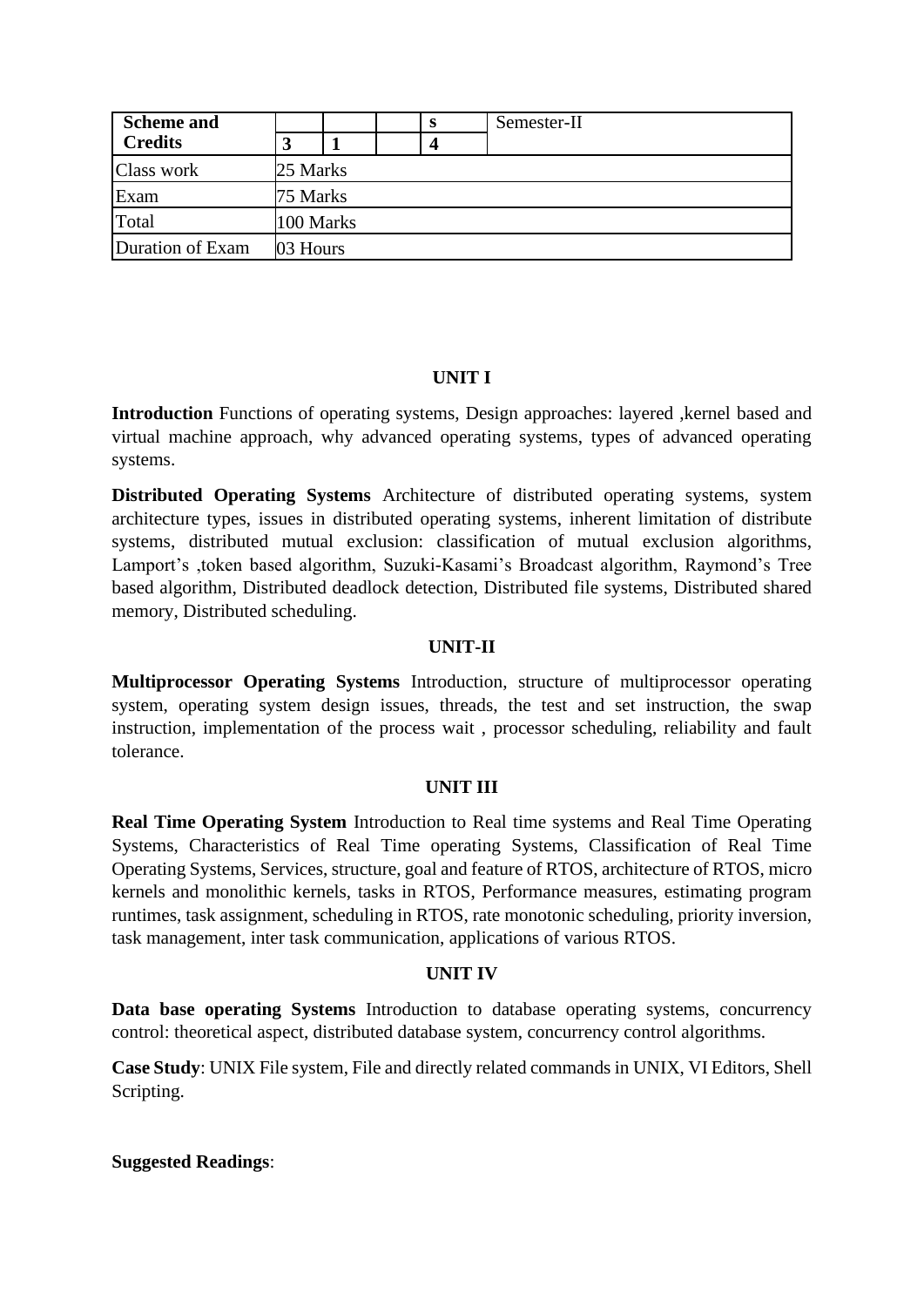- 1. Maurice J. Bach, Design of the UNIX Operating System, Prentice Hall, 1986.
- 2. Silberschatz, Galvin and Gagne, Operating Systems concepts , Wiley, 2013.
- 3. A S Tanenbaum, Maarten Van Steen, Distributed Operating systems, Pearson.2014.

# **Advance Operating System with Unix Lab**

| Course code       |          |                 |   |              |                           |  |  |  |  |  |
|-------------------|----------|-----------------|---|--------------|---------------------------|--|--|--|--|--|
| Category          |          | Core Course     |   |              |                           |  |  |  |  |  |
| Course title      |          | <b>Unix Lab</b> |   |              |                           |  |  |  |  |  |
| <b>Scheme and</b> | L        | Т               | P |              | <b>Credit</b> Semester-II |  |  |  |  |  |
| <b>Credits</b>    |          |                 |   | s            |                           |  |  |  |  |  |
|                   |          |                 |   | $\mathbf{2}$ |                           |  |  |  |  |  |
| Class work        |          | 50 Marks        |   |              |                           |  |  |  |  |  |
| Exam              | 50 Marks |                 |   |              |                           |  |  |  |  |  |
| Total             |          | 100 Marks       |   |              |                           |  |  |  |  |  |
| Duration of Exam  |          | 03 Hours        |   |              |                           |  |  |  |  |  |

#### **Contents:**

- 1 Introduction to UNIX File System.
- 2. File and Directory Related Commands in UNIX.
- 3. Essential UNIX Commands for working in UNIX environment.
- 4. I/O Redirection and Piping
- 5. Introduction to VI Editors.
- 6. Introduction of Processes in UNIX
- 7. Communication in UNIX and AWK.
- 8. Introduction of the concept of Shell Scripting.
- 9. Decision and Iterative Statements in Shell Scripting.
- 10. Writing the Shall Scripts for unknown problems.

# **Computer Organization and Architecture**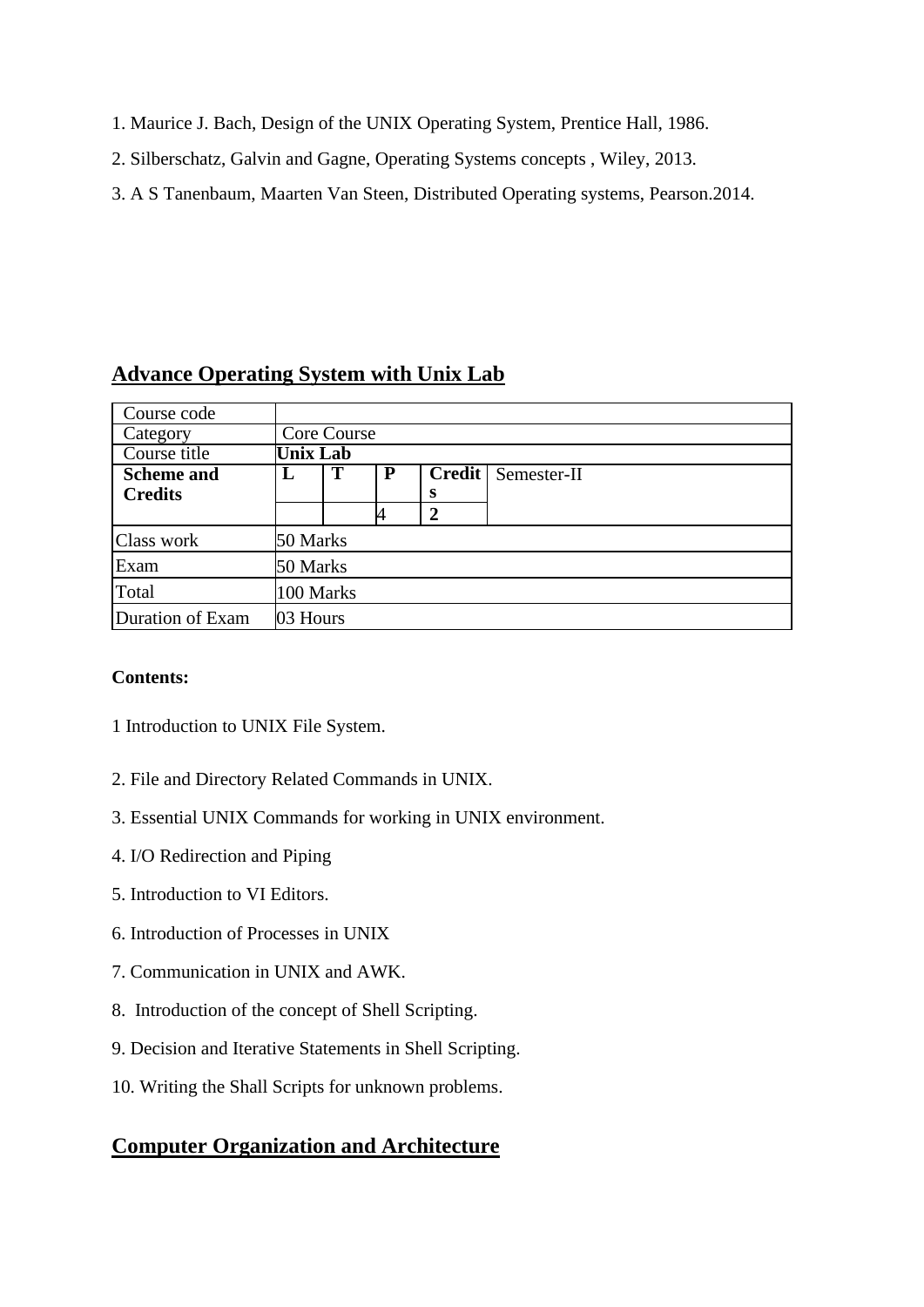| Course code       |          |             |   |   |                                               |  |  |  |  |  |
|-------------------|----------|-------------|---|---|-----------------------------------------------|--|--|--|--|--|
| Category          |          | Core Course |   |   |                                               |  |  |  |  |  |
| Course title      |          |             |   |   | <b>Computer Organization and Architecture</b> |  |  |  |  |  |
| <b>Scheme and</b> | в,       | Т           | P |   | <b>Credit</b>   Semester-II                   |  |  |  |  |  |
| <b>Credits</b>    |          |             |   | s |                                               |  |  |  |  |  |
|                   | 3        |             |   | 4 |                                               |  |  |  |  |  |
| Class work        | 25 Marks |             |   |   |                                               |  |  |  |  |  |
| Exam              | 75 Marks |             |   |   |                                               |  |  |  |  |  |
| Total             |          | 100 Marks   |   |   |                                               |  |  |  |  |  |
| Duration of Exam  | 03 Hours |             |   |   |                                               |  |  |  |  |  |

### **UNIT I**

**Data representation**: Data Types, Complements, Fixed-Point Representation, Conversion of Fractions, Floating-Point Representation, Gray codes, BCD codes, Excess-3 code, Error Detection Codes.

**Register Transfer and Microoperations :** Register Transfer Language, Register, Bus and Memory Transfers, Shift Microoperations,.

#### **UNIT II**

**Basic Computer Organization and Design :** Instruction Codes, Computer Registers, Computer Instructions, Timing and Control, Instruction Cycle, Memory-Reference Instruction, Input-Output Instruction.

**Central Processing Unit :** General Register Organization, Stack organization, Instruction Format, Addressing Modes, Data Transfer and Manipulation, Program Control, RISC, CISC.

#### **UNIT III**

**Pipelining**: Basic Concepts of Pipelining, Throughput and Speedup, Pipeline Hazards.

**Parallel Processors**: Introduction to Parallel Processors, Locality of reference principle

#### **UNIT IV**

**Input-output Organization :** I/O device interface, I/O transfers–program controlled, interrupt driven and DMA, Software Interrupts.

**Memory organization:** Memory Hierarchy, Main Memory, **Auxiliary** Memory, Associative Memory, Cache Memory, Associative Mapping, Direct Mapping, Set-Associative Mapping, Virtual Memory.

#### **Suggested books:**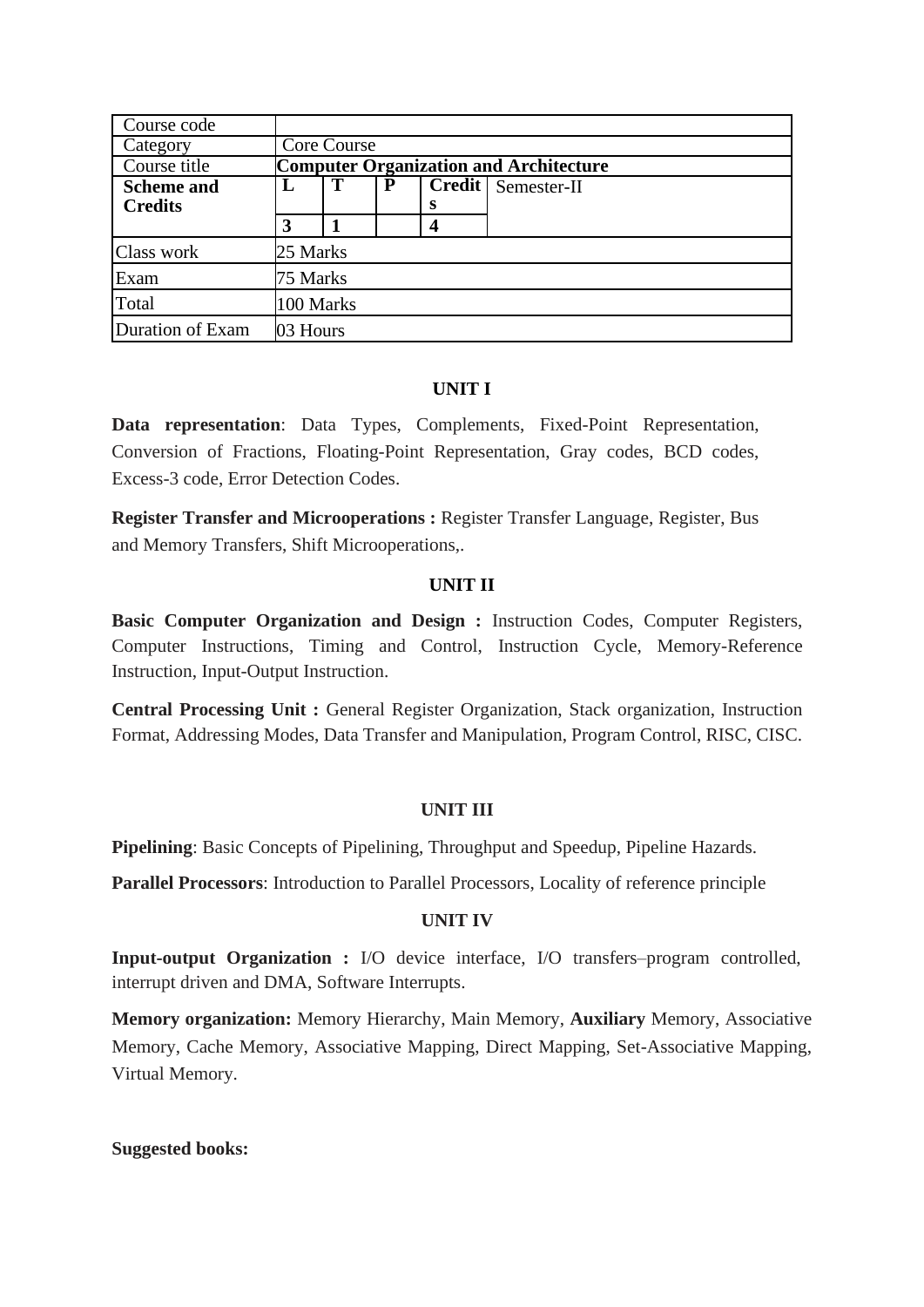- 1) "Computer System Architecture", 3<sup>rd</sup> Edition by M.Morris Mano, Pearson.
- 2) "Computer Organization and Design: The Hardware/Software Interface", 5th Edition by David A. Patterson and John L. Hennessy, Elsevier.
- 3) "Computer Organization and Embedded Systems", 6th Edition by CarlHamacher, McGraw Hill Higher Education.

### **Suggested reference books:**

- 1) "Computer Architecture and Organization", 3rd Edition by John P. Hayes, WCB/McGraw-Hill
- 2) "Computer Organization and Architecture: Designing for Performance", 10th Edition by William Stallings, Pearson Education.
- 3) "Computer System Design and Architecture", 2nd Edition by Vincent P. Heuring and Harry F. Jordan, Pearson Education.

| Course code       |          |             |   |                                   |                           |  |  |  |  |
|-------------------|----------|-------------|---|-----------------------------------|---------------------------|--|--|--|--|
| Category          |          | Core Course |   |                                   |                           |  |  |  |  |
| Course title      |          |             |   | <b>Advance Python programming</b> |                           |  |  |  |  |
| <b>Scheme and</b> | L        | Т           | P |                                   | <b>Credit</b> Semester-II |  |  |  |  |
| <b>Credits</b>    |          |             |   | S                                 |                           |  |  |  |  |
|                   | 3        |             |   | 4                                 |                           |  |  |  |  |
| Class work        | 25 Marks |             |   |                                   |                           |  |  |  |  |
| Exam              | 75 Marks |             |   |                                   |                           |  |  |  |  |
| Total             |          | 100 Marks   |   |                                   |                           |  |  |  |  |
| Duration of Exam  | 03 Hours |             |   |                                   |                           |  |  |  |  |

## **Advance Python Programming**

### **UNIT I**

**Introduction to Python Programming Language**: Programming Language, History and Origin of Python Language, Features of Python, Limitations, Major Applications of Python, Getting, Installing Python, Setting up Path and Environment Variables, Running Python, First Python Program, Python Interactive Help Feature, Python differences from other languages.

**Python Data Types & Input/Output:** Keywords, Identifiers, Python Statement, Indentation, Documentation, Variables, Multiple Assignment, Understanding Data Type, Data Type Conversion, Python Input and Output Functions, Import command.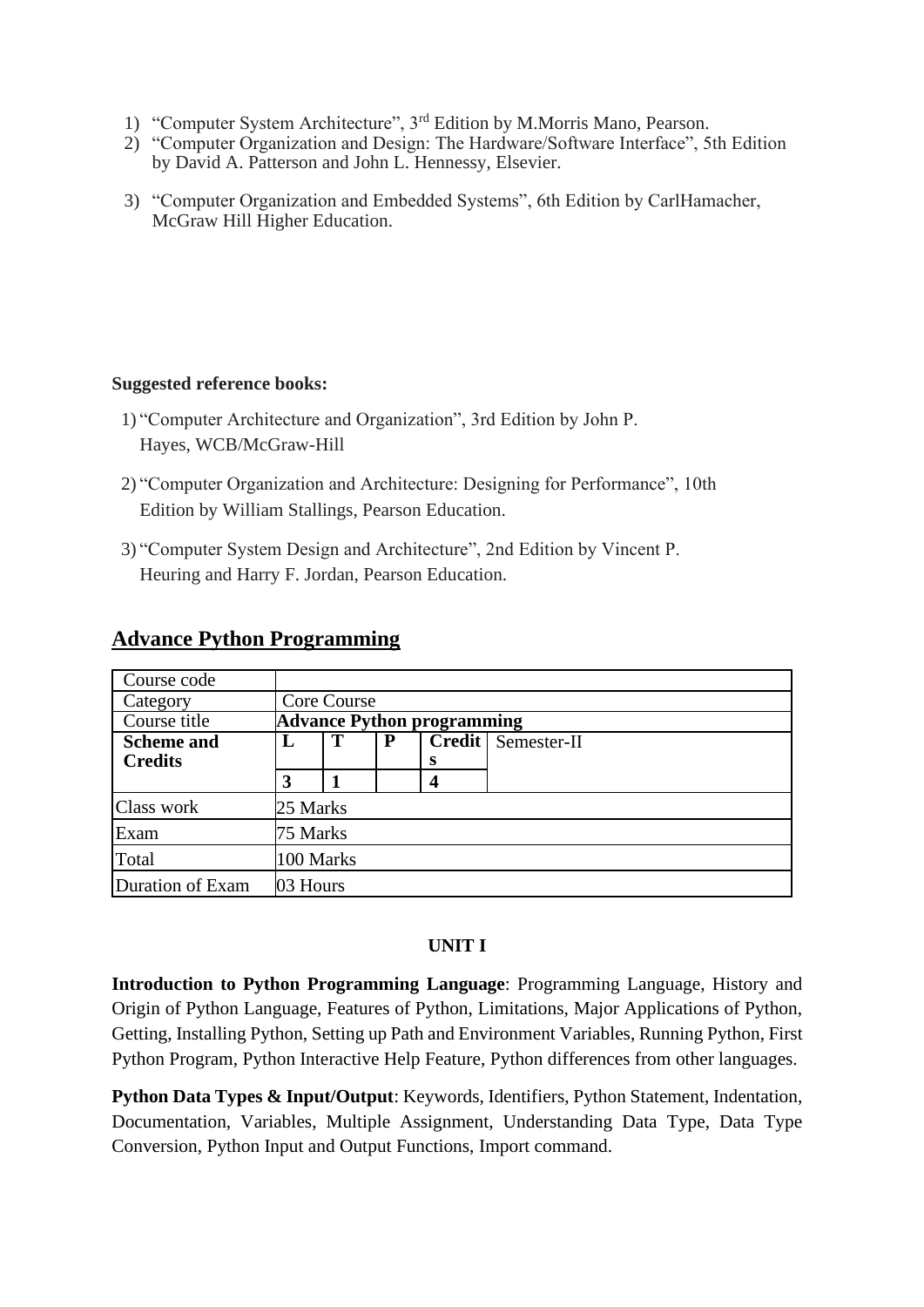**Operators and Expressions**: Operators in Python, Expressions, Precedence, Associativity of Operators, Non Associative Operators.

**Control Structures**: Decision making statements, Python loops, Python control statements.

**Python Native Data Types**: Numbers, Lists, Tuples, Sets, Dictionary, Functions & Methods of Dictionary, Strings (in detail with their methods and operations).

## **UNIT II**

**Python Functions**: Functions, Advantages of Functions, Built-in Functions, User defined functions, Anonymous functions, Pass by value Vs. Pass by Reference, Recursion, Scope and Lifetime of Variables.

**Python Modules**: Module definition, Need of modules, Creating a module, Importing module, Path Searching of a Module, Module Reloading, Standard Modules, Python Packages.

**Exception Handling:** Exceptions, Built-in exceptions, Exception handling, User defined exceptions in Python.

## **UNIT III**

File Management in Python: Operations on files (opening, modes, attributes, encoding, closing), read() & write() methods, tell() & seek() methods, renaming & deleting files in Python, directories in Python, CSV files and Data Files.

**Classes and Objects**: The concept of OOPS in Python, Designing classes, Creating objects, Accessing attributes, Editing class attributes, Built-in class attributes, Garbage collection, Destroying objects.

**Arrays and Matrices:** The NumPy Module, Creating Arrays and Matrices, Copying, Arithmetic Operations, Cross product & Dot product, Saving and Restoring, Matrix inversion, Vectorized Functions.

### **UNIT IV**

**2D & 3D Data Visualization**: The Matplotlib Module, Multiple plots, Polar plots, Pie Charts, Plotting mathematical functions, Sine function and friends, Parametric plots, Astroid, Ellipse, Spirals of Archimedes and Fermat, Polar Rose, Power Series & Fourier Series, 2D plot using colors, Fractals, Meshgrids 3D Plots, Surface Plots & Line Plots, Wire-frame Plots, Mayavi, 3D visualization.

**Python and Databases:** ODBC and Python, Working with Databases in MySQL, Working with Tables in MySQL, Managing users in MySQL, Accessing MySQL data from Python, Working with SQLite Database.

### **Suggested Readings:**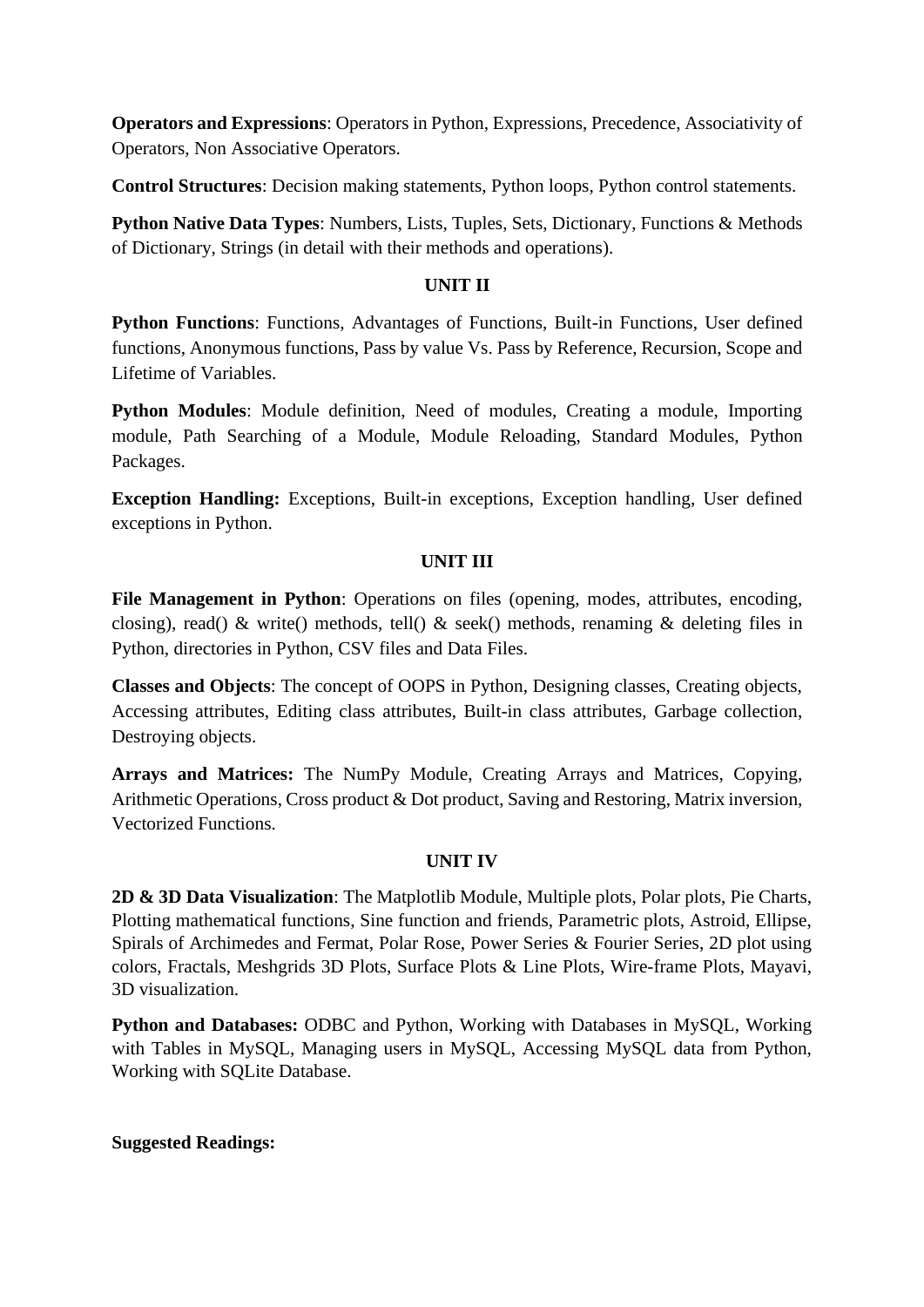1. Python for Education – Ajith Kumar B. P., Inter University Accelerator Center, New Delhi, 2010

2. Python Training Guide – Mercury Learning & Information USA, BPB Publications, 2015

3. Learn to Program, University of Toronto: https://www.coursera.org/learn/learn-to-program

4. Spoken Tutorial - IIT Bombay: https://swayam.gov.in/course/4178-spoken-tutorial-pythonenglish 5. Python Cookbook: Recipes for Mastering Python 3, 3rd Edition - David Beazley & Brian K. Jones, O'Reilly Media, Inc., 2013

| Course code       |          |                                       |   |              |                             |  |  |  |  |  |
|-------------------|----------|---------------------------------------|---|--------------|-----------------------------|--|--|--|--|--|
| Category          |          | Core Course                           |   |              |                             |  |  |  |  |  |
| Course title      |          | <b>Advance Python programming Lab</b> |   |              |                             |  |  |  |  |  |
| <b>Scheme and</b> | L        | Т                                     | P |              | <b>Credit   Semester-II</b> |  |  |  |  |  |
| <b>Credits</b>    |          |                                       |   | s            |                             |  |  |  |  |  |
|                   | 0        | -0                                    |   | $\mathbf{2}$ |                             |  |  |  |  |  |
| Class work        | 50 Marks |                                       |   |              |                             |  |  |  |  |  |
| Exam              | 50 Marks |                                       |   |              |                             |  |  |  |  |  |
| Total             |          | 100 Marks                             |   |              |                             |  |  |  |  |  |
| Duration of Exam  |          | 03 Hours                              |   |              |                             |  |  |  |  |  |

# **Advance Python Programming Lab**

### **Practical list should be prepared based on the content of the subject with following guidelines in mind**.

- 1. Entire syllabus should be covered.
- 2. Practical list should be designed with real life examples.

3. List should be prepared to cover individual concepts and integration of different concepts on real life problems.

# **Data Warehouse and Data Mining**

| Course code       |                                |              |             |                          |                           |  |  |  |
|-------------------|--------------------------------|--------------|-------------|--------------------------|---------------------------|--|--|--|
| Category          | Core Course                    |              |             |                          |                           |  |  |  |
| Course title      | Data Warehouse and Data Mining |              |             |                          |                           |  |  |  |
| <b>Scheme and</b> | L                              | $\mathbf{T}$ | $\mathbf P$ |                          | <b>Credit</b> Semester-II |  |  |  |
| <b>Credits</b>    |                                |              |             | s                        |                           |  |  |  |
|                   |                                |              |             | $\overline{\mathcal{L}}$ |                           |  |  |  |
| Class work        |                                | 25 Marks     |             |                          |                           |  |  |  |
| Exam              |                                | 75 Marks     |             |                          |                           |  |  |  |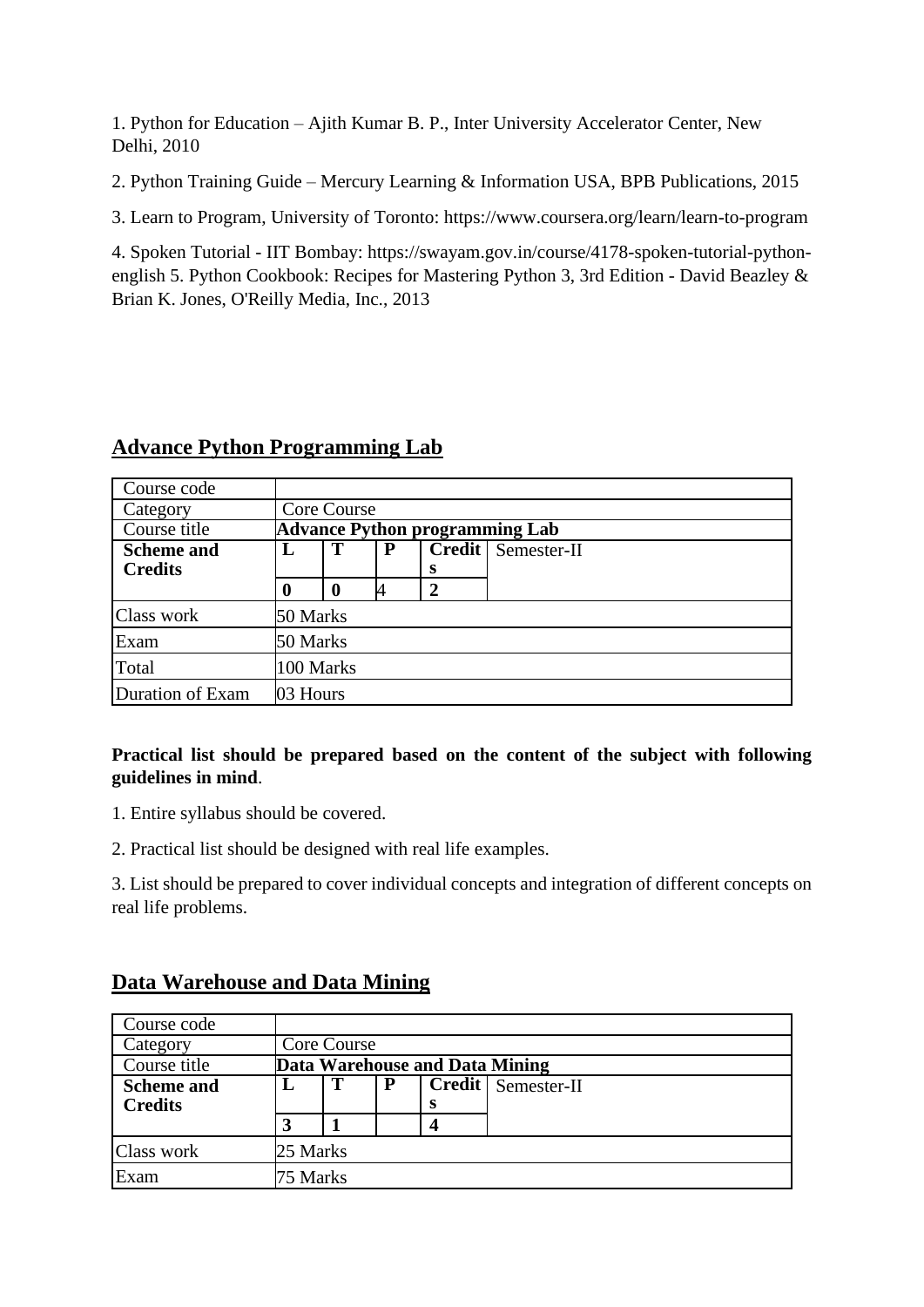| Total            | 100 Marks |
|------------------|-----------|
| Duration of Exam | 03 Hours  |

### **UNIT I**

**Data Warehouse**: Need for data warehouse, Definition, Goals of data Warehouse, Challenges faced during Warehouse Construction, Advantages,

**Types of Warehouse**: Data Mart, Virtual Warehouse and Enterprise Warehouse. Components of Warehouse: Fact data, Dimension data, Fact table and Dimension table, Designing fact tables.

**Pre-requisite Phases**: Extract, Transform and load process. Warehouse Schema for multidimensional data: star, snowflake and galaxy schemas.

#### **UNIT II**

**Data warehouse and OLAP technology**: Difference between OLTP and OLAP, Strengths of OLAP, Applications of OLAP. Multidimensional data models: Data Cubes & Data Cuboids, Lattice.

**OLAP operations**: Advantages, Types: Roll up, Drill down, Pivot, Slice & Dice operations, Applications. OLAP Server: Need, Types: ROLAP, MOLAP and HOLAP, Features. Data warehouse Implementation, Introduction to Efficient computation of data cubes.

#### **UNIT III**

**Data preprocessing**: Need, Preprocessing stages: Data integration, Data Transformation, Data Reduction, Discretization and Concept Hierarchy Generation, Data mining primitives, Types of Data Mining, Architectures of data mining systems.

**Data Characterization**: Data generation & Summarization based characterization, Analytical characterization, Mining class comparisons.

**Mining Association Rules in large databases**: Association Rule mining, Single dimensional Boolean association rules from Transactional DBS, Multi level association rules from transaction DBS, Multidimensional association rules from relational DBS and DWS, Correlation analysis, Constraint based association mining.

#### **UNIT IV**

**Classification and Prediction**: Basic Classification & Prediction Model, Difference between Classification & Prediction. Classification Algorithms: Decision tree induction, Back propagation, Bayesian classification, classification based in association rules.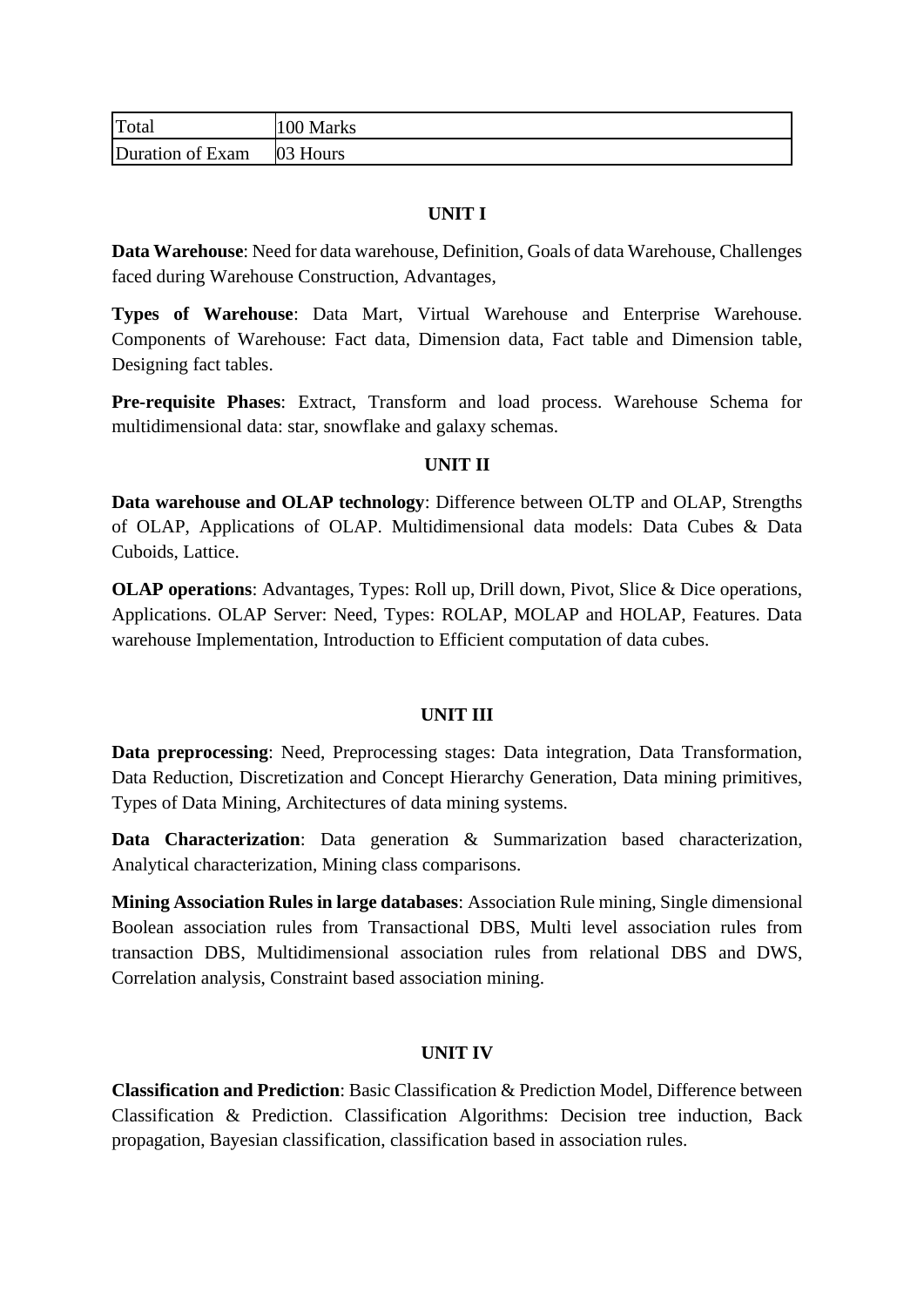**Prediction Algorithms:** Regression approach: Linear & Non Linear regression. Classifier Accuracy & Predictor Error Measures. Cluster analysis: Purpose, Types: Partitioning and Hierarchical methods, Density based methods. Applications of Data Mining: Web mining, Temporal and Spatial data mining.

#### **Suggested Readings:**

1. W.H.Inmon: Building Data Ware House, John Wiley & Sons.

2. S . Anahory and D.Murray: Data warehousing, Pearson Education, ASIA.

3. Jiawei Han & Micheline Kamber: Data Mining - Concepts & Techniques, Harcourt India PVT Ltd. (Morgan Kaufmann Publishers).

4. Michall Corey, M.Abbey, I Azramson & Ben Taub: Oracle 8i Building Data Ware Housing, TMH.

5. I.H. Whiffen: Data Mining, Practical Machine Cearing tools & techniques with Java (Morgan Kanffmen)

6. Sima Yazdanri & Shirky S. Wong: Data Ware Housing with oracle.

7. A.K. Pujari: Data Mining Techniques, University Press.

8. IBM An Introduction to Building the Data Warehouse, PHI Publication.

9. Pieter Adriaans Dolf Zantinge: Data Mining, Addition Wesley.

10. David Hand, Heikki Mannila, and Padhraic Smyth: Principles of Data Mining, PHI Publication.

11. Anahory S., Murray D. :Data Warehousing in the Real World, Addison Wesley.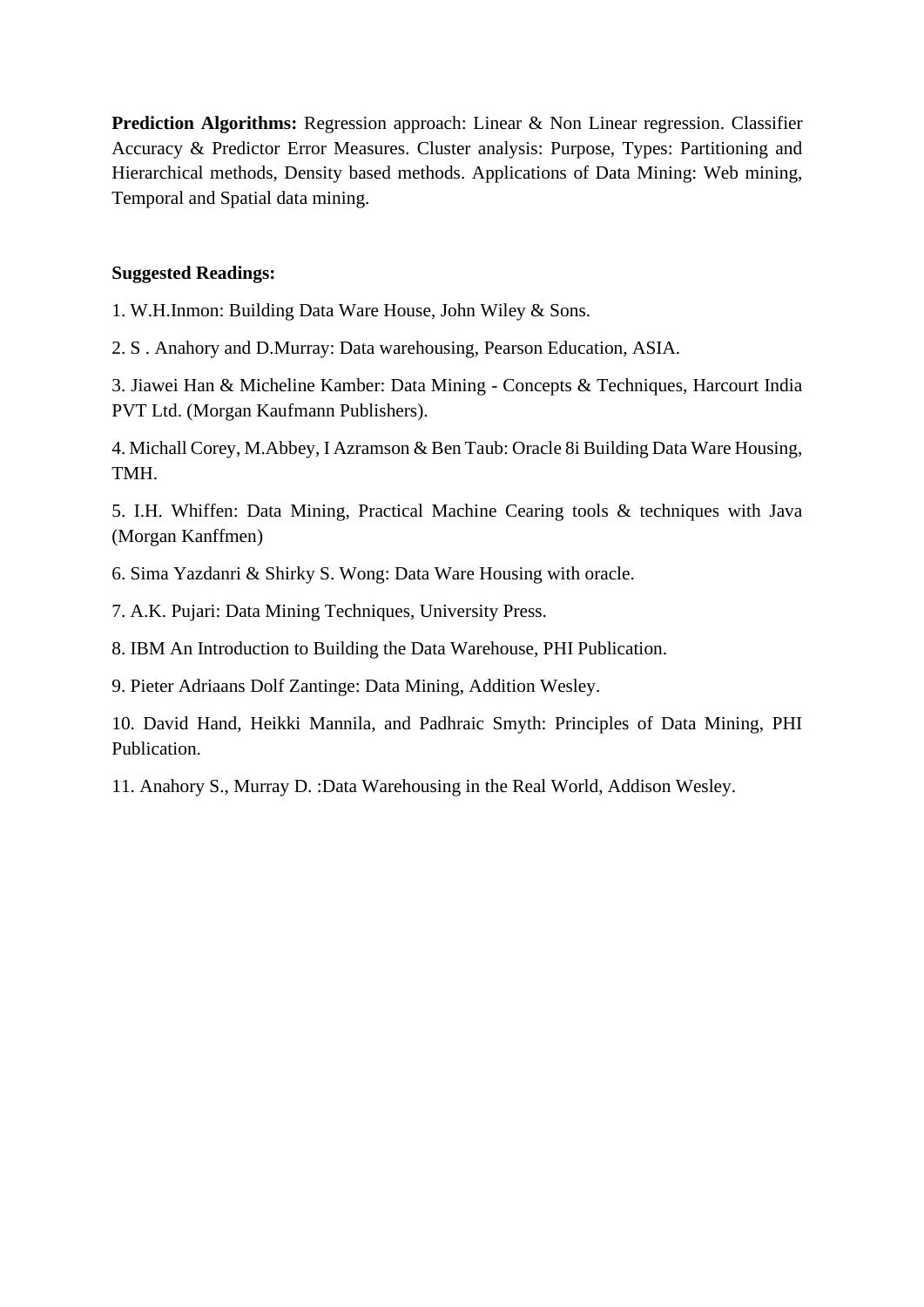# **Semester 3rd**

# **Compiler Design**

| Course code       |          |                                               |          |                  |                            |  |  |  |  |
|-------------------|----------|-----------------------------------------------|----------|------------------|----------------------------|--|--|--|--|
| Category          |          | Core Course                                   |          |                  |                            |  |  |  |  |
| Course title      |          | <b>Software Testing and Quality Assurance</b> |          |                  |                            |  |  |  |  |
| <b>Scheme and</b> | L        | Т                                             | P        |                  | <b>Credit</b> Semester-III |  |  |  |  |
| <b>Credits</b>    |          |                                               |          | s                |                            |  |  |  |  |
|                   | 3        |                                               | $\theta$ | $\boldsymbol{4}$ |                            |  |  |  |  |
| Class work        | 25 Marks |                                               |          |                  |                            |  |  |  |  |
| Exam              | 75 Marks |                                               |          |                  |                            |  |  |  |  |
| Total             |          | 100 Marks                                     |          |                  |                            |  |  |  |  |
| Duration of Exam  | 03 Hours |                                               |          |                  |                            |  |  |  |  |

# **UNIT 1**

**Introduction to Compilers**: Language Processors, The Structure of compiler: its different phases, Compiler Construction Tools, Applications of Compiler Technology.

**Lexical Analysis:** Role of lexical analyzer, Input Buffering, Specification and recognition of tokens, design of lexical analyzer, regular expressions, A language specifying lexical analyzer, Finite automata, conversion from regular expression to finite automata, and vice versa, minimizing number of states of DFA, Implementation of lexical analyzer.

# **UNIT 2**

**Syntax Analysis**: Role of parsers, context free grammars.

Parsing Technique: Shift-reduce parsing, Operator precedence parsing, Top down parsing, Predictive parsing.

### **UNIT 3**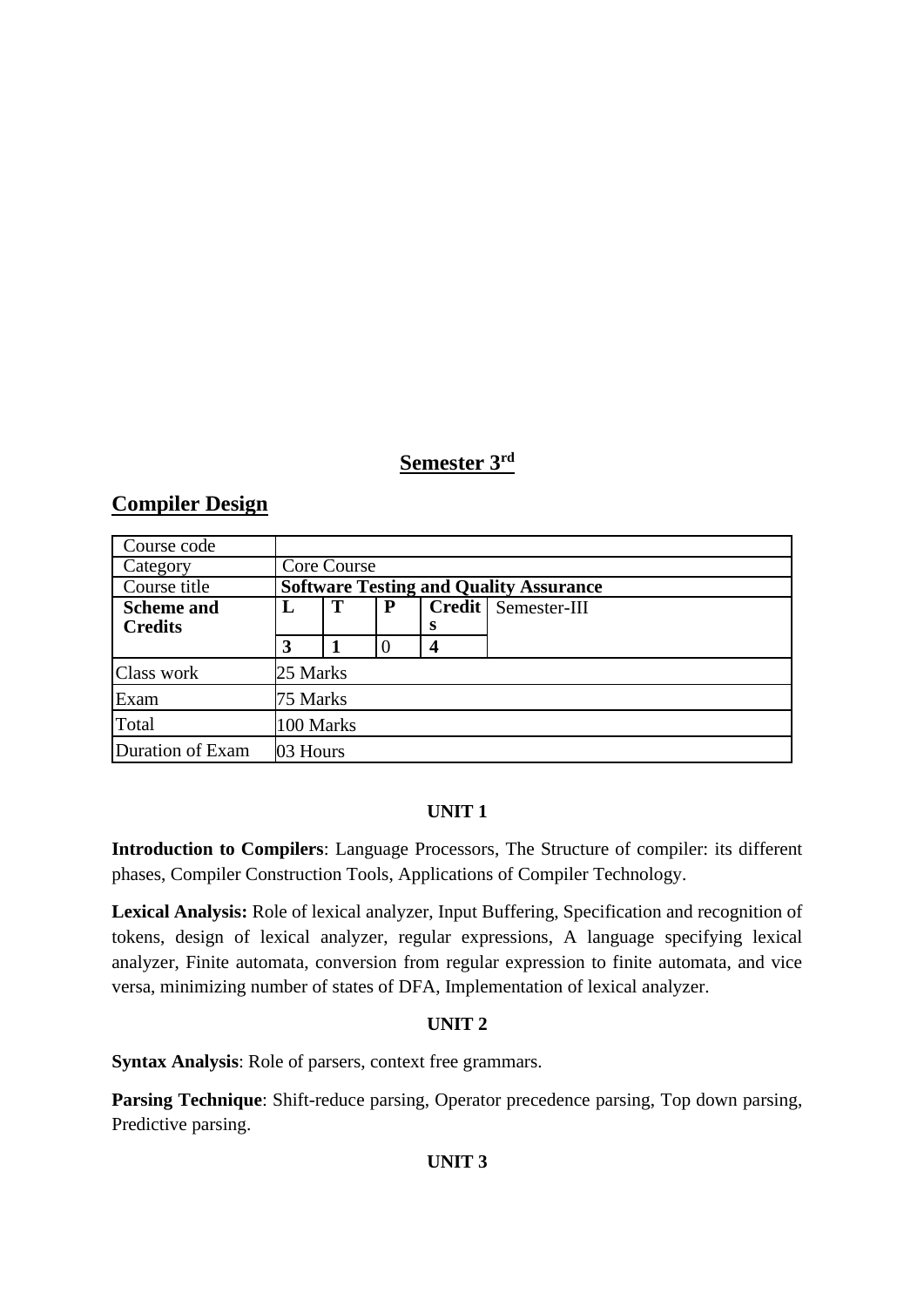LR parsers, SLR, LALR and Canonical LR parser.

**Syntax Directed Translations**: Syntax directed definitions, construction of syntax trees, syntax directed translation scheme, implementation of syntax directed translation, IntermediateCode Generation: three address code, quadruples and triples.

## **UNIT 4**

**Symbol Table & Error Detection and Recovery:** Symbol tables: its contents and data structure for symbol tables; trees, arrays, linked lists, hash tables. Errors, lexical phase error, syntactic phase error, Semantic error.

**Code Optimization & Code Generation**: Code generation, forms of objects code, machine dependent code, optimization, register allocation for temporary and user defined variables.

### **Suggested Text Books:**

1. Compilers Principle, Techniques & Tools - Alfread V. AHO, Ravi Sethi & J.D. Ullman; 1998 Addison Wesley.

### **Suggested Reference Books:**

- 1. Theory and practice of compiler writing, Tremblay & Sorenson, 1985, Mc. Graw Hill.
- 2. System software by Dhamdere, 1986, MGH.
- 3. Principles of compiler Design, Narosa Publication
- 4. Elements compiler Design, Dr. M. Joseph, University Science Press

# **Machine Learning**

| Course code       |          |             |                         |               |              |  |  |  |  |  |
|-------------------|----------|-------------|-------------------------|---------------|--------------|--|--|--|--|--|
| Category          |          | Core Course |                         |               |              |  |  |  |  |  |
| Course title      |          |             | <b>Machine Learning</b> |               |              |  |  |  |  |  |
| <b>Scheme and</b> | L        | T           | P                       | <b>Credit</b> | Semester-III |  |  |  |  |  |
| <b>Credits</b>    |          |             |                         | S             |              |  |  |  |  |  |
|                   | 3        |             | $\Omega$                | 4             |              |  |  |  |  |  |
| Class work        | 25 Marks |             |                         |               |              |  |  |  |  |  |
| Exam              | 75 Marks |             |                         |               |              |  |  |  |  |  |
| Total             |          | 100 Marks   |                         |               |              |  |  |  |  |  |
| Duration of Exam  |          | 03 Hours    |                         |               |              |  |  |  |  |  |

#### **UNIT I**

**INTRODUCTION** – Learning , Machine Learning, Machine Learning Applications, History of ML,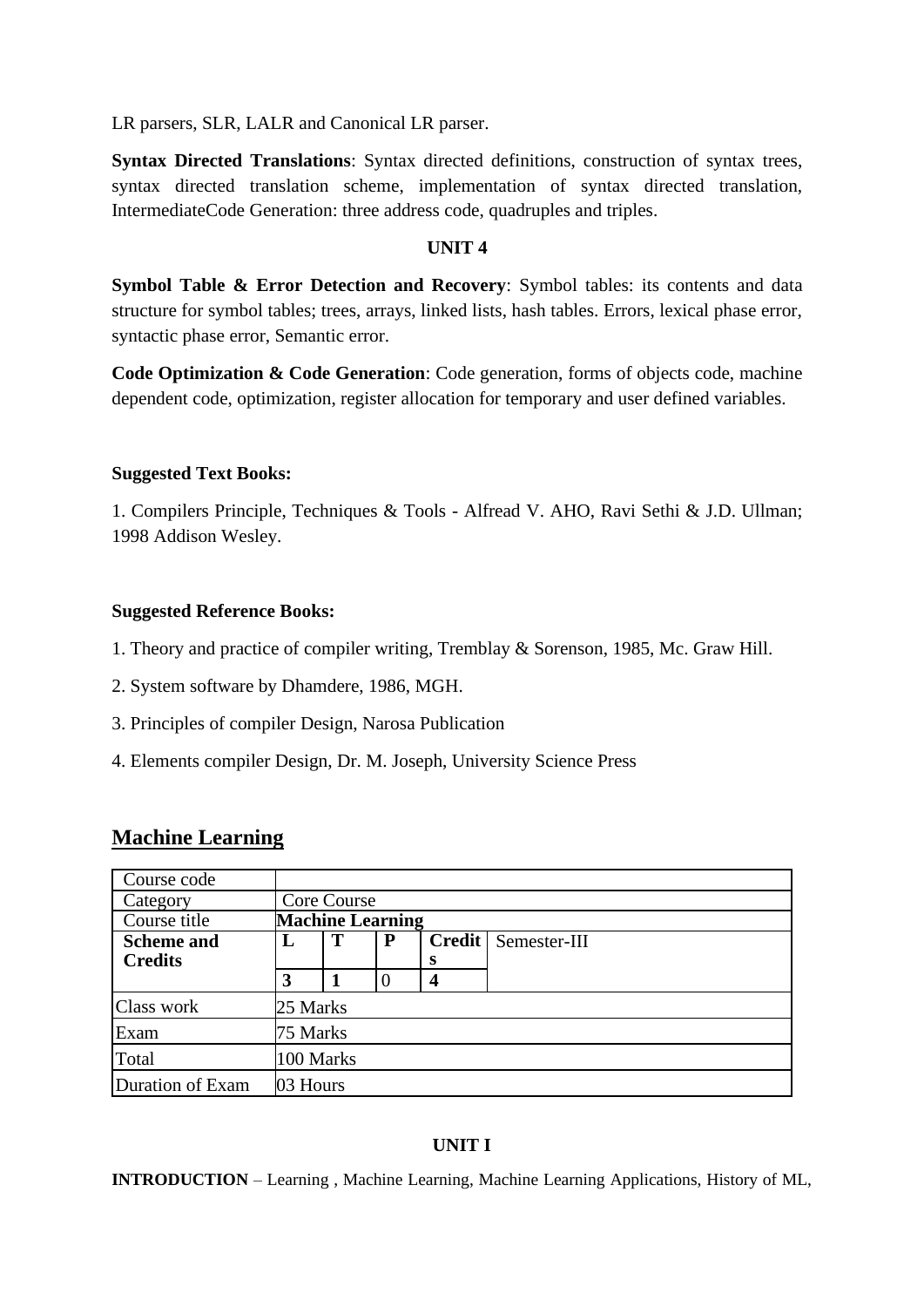Life cycle of Machine Learning, Machine Learning and Data Science ,AI, Types of Learning, Supervised Machine Learning, Unsupervised Machine Learning, Supervised vs Unsupervised Learning, Advantages of Machine Learning, Disadvantages of Machine Learning, Install Anaconda & Python, AI vs Machine Learning, How to Get Datasets, Data Pre-processing.

#### **UNIT 2**

**REGRESSION:** Supervised Learning; Regression Analysis, Linear Regression, Simple Linear Regression, Multiple Linear Regression, Polynomial Regression, Underfitting and Overfitting, Advantages of Using Linear Regression, Limitations of Linear Regression, Logistic Regression,

#### **UNIT 3**

**DECISION TREE LEARNING** -Classification; Logistic Regression, Decision tree learning, Types of Decision Tree; Classification, Regression, Decision tree learning algorithm, Advantages of Decision tree learning, Entropy, Information gain, Issues in Decision tree learning**.**

**SUPPORT VECTOR MACHINE:** Introduction, Types of support vector kernel – (Linear kernel, polynomial kernel, and radial basis kernel), Hyperplane – (Decision surface), Properties of SVM, and Issues in SVM, Random forest.

#### **UNIT 4**

**BAYESIAN LEARNING** - Probability Fundamentals; joint probability, conditional Probability, Bayes theorem, Concept learning, Naïve Bayes classifier and its applications.

**CLUSTERING** ; k-means clustering, k-Nearest Neighbor Learning, Association rule learning, Apriori algorithm, Neural networks

#### **Suggested Text Books:**

- 1. Tom Mitchell, "Machine Learning", McGraw Hill, 1997, ISBN 0070428077
- 2. Introduction to Machine Learning Edition 2, by Ethem Alpaydin.

#### **Suggested Reference Books:**

- 1. Richard o. Duda, Peter E. Hart, and David G. Stork, "Pattern Classification", John Wiley Asia, 2006
- 2. T. Hastie, R. Tibshirani, & J. H. Friedman, "The Elements of Statistical Learning: Data Mining, Inference, and Prediction", Springer Verlag, 2001.
- 3. Ian H. Witten & Eibe Frank, "Data Mining: Practical Machine Learning Tools and Techniques with Java Implementations", Morgan Kaufmann, 1999.
- **4.** S. M. Weiss & C. A. Kulikowski, "Computer Systems that Learn", Morgan Kaufman Publishers, San Fancisco, CA, 1991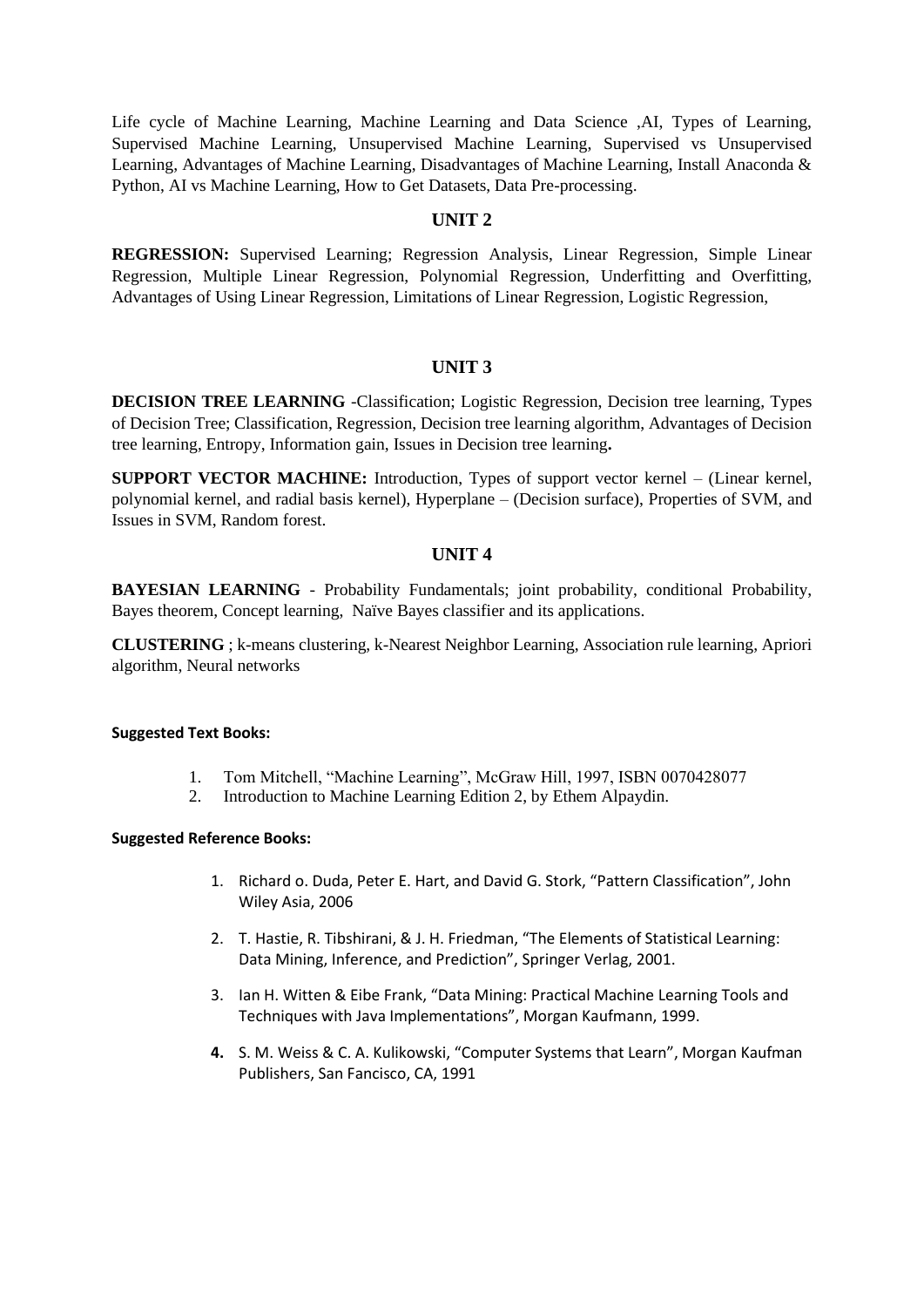# **Advance Java Programming**

| Course code       |          |                                 |          |        |              |  |  |  |  |
|-------------------|----------|---------------------------------|----------|--------|--------------|--|--|--|--|
| Category          |          | Core Course                     |          |        |              |  |  |  |  |
| Course title      |          | <b>Advance Java programming</b> |          |        |              |  |  |  |  |
| <b>Scheme and</b> | Т,       | T                               | P        | Credit | Semester-III |  |  |  |  |
| <b>Credits</b>    |          |                                 |          | s      |              |  |  |  |  |
|                   | 3        |                                 | $\theta$ |        |              |  |  |  |  |
| Class work        | 25 Marks |                                 |          |        |              |  |  |  |  |
| Exam              | 75 Marks |                                 |          |        |              |  |  |  |  |
| Total             |          | 100 Marks                       |          |        |              |  |  |  |  |
| Duration of Exam  | 03 Hours |                                 |          |        |              |  |  |  |  |

#### **UNIT-I**

**Servlets:** The life cycle of Servlet, Java Servlet Development kit, Servlet API, Reading the servlet parameters, Reading initialization parameters, Handling HTTP requests and responses, Using cookies, Session tracking and security issues.

#### **UNIT-II**

**Java Server Pages (JSP**): JSP Architecture, Life cycle of JSP, JSP syntax basics– Directives, Declarations, Scripting, Standard actions, Custom tag libraries, Implicit objects, Object scope. Synchronization issues, Session management.

#### **UNIT-III**

**Struts**: Introduction to struts framework, understanding basic architecture of Model, view, controller. Deploying the application in struts with database connectivity.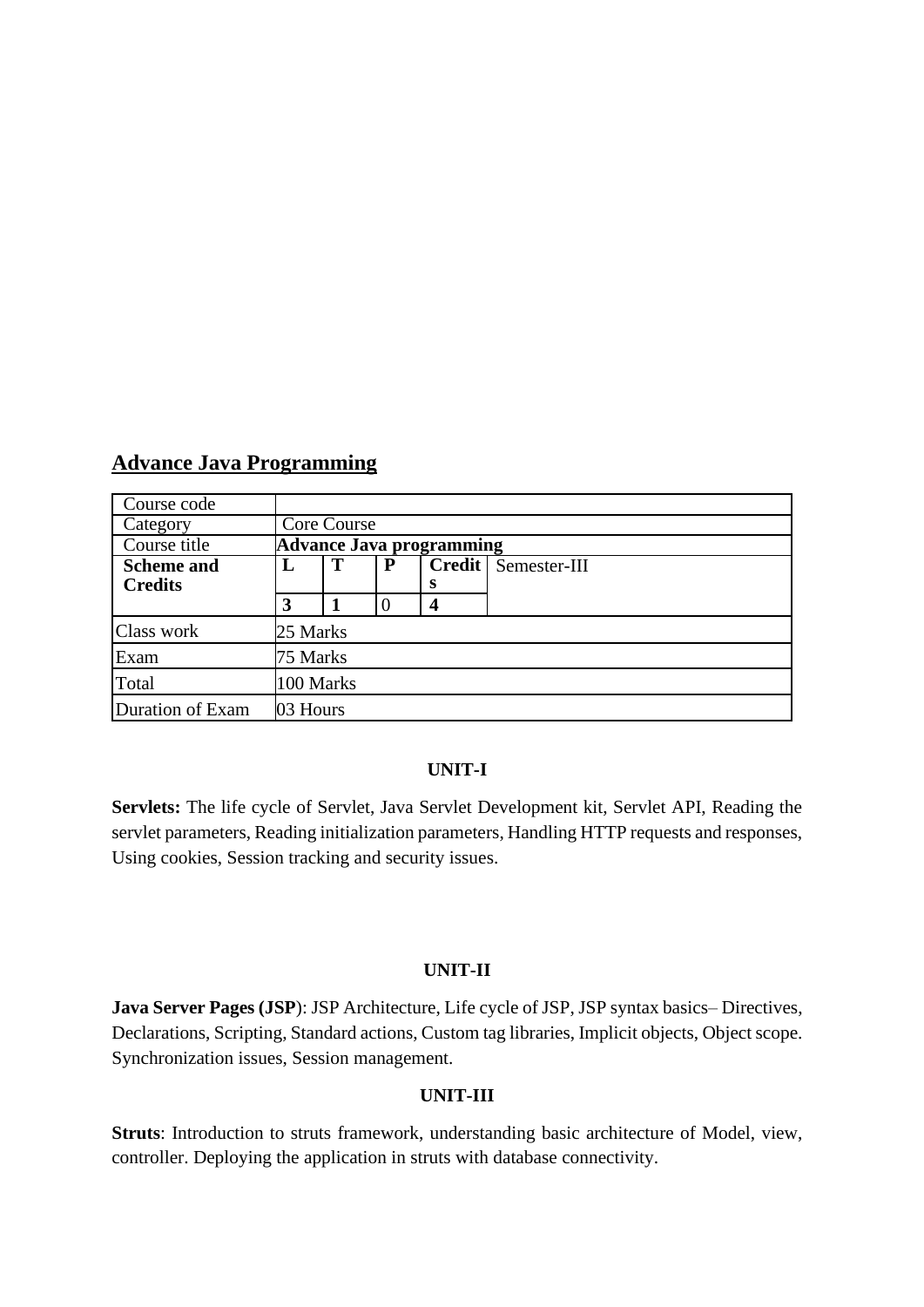**Hibernate :** Introduction to hibernate framework, understanding basic architecture of Model, view, controller. Basic concepts of creating pojo files, reverse mapping, object creation in hibernate ,database connectivity .

#### **UNIT-IV**

**Enterprise Java Bean**: The bean developer kit (BDK), Use of JAR files, The java beans API, Creating a JavaBean, Types of beans, Stateful session bean, Stateless session bean, Entity bean.

**Remote Method Invocation**: Defining the remote interface, Implementing the remote interface, Compiling and executing the server and the client.

### **References:**

1. Herbert Schildt , "The Complete Reference Java 2" , Tata McGraw -Hill.

2. H.M. Deital, P.J. Dietal and S.E. Santry, "Advanced Java 2 Platform HOW TO PROGRAM", Prentice Hall

| Course code       |          |             |   |                              |              |  |  |  |  |  |
|-------------------|----------|-------------|---|------------------------------|--------------|--|--|--|--|--|
| Category          |          | Core Course |   |                              |              |  |  |  |  |  |
| Course title      |          |             |   | Advance Java programming Lab |              |  |  |  |  |  |
| <b>Scheme and</b> | L        | Т           | P | Credit                       | Semester-III |  |  |  |  |  |
| <b>Credits</b>    |          |             |   | s                            |              |  |  |  |  |  |
|                   |          | $\bf{0}$    | 4 | 2                            |              |  |  |  |  |  |
| Class work        | 50 Marks |             |   |                              |              |  |  |  |  |  |
| Exam              | 50 Marks |             |   |                              |              |  |  |  |  |  |
| Total             |          | 100 Marks   |   |                              |              |  |  |  |  |  |
| Duration of Exam  | 03 Hours |             |   |                              |              |  |  |  |  |  |

## **Advance Java Programming Lab**

- 1. Create a Servlet to handle HTTP Requests and Responses.
- 2. Implementation of the concept of Cookies and Session Tracking.
- 3. Illustrate the concept of JavaServer Pages (JSP).
- 4. Create a JavaBean by using Bean Developer Kit (BDK).
- 5. Implementation of various types of beans like Session Bean and Entity Bean.
- 6. Introduction to Struts platform with basic connectivity.
- 7. Deploying first sample program using MVC architecture in struts.
- 8. Implementing database connectivity in struts.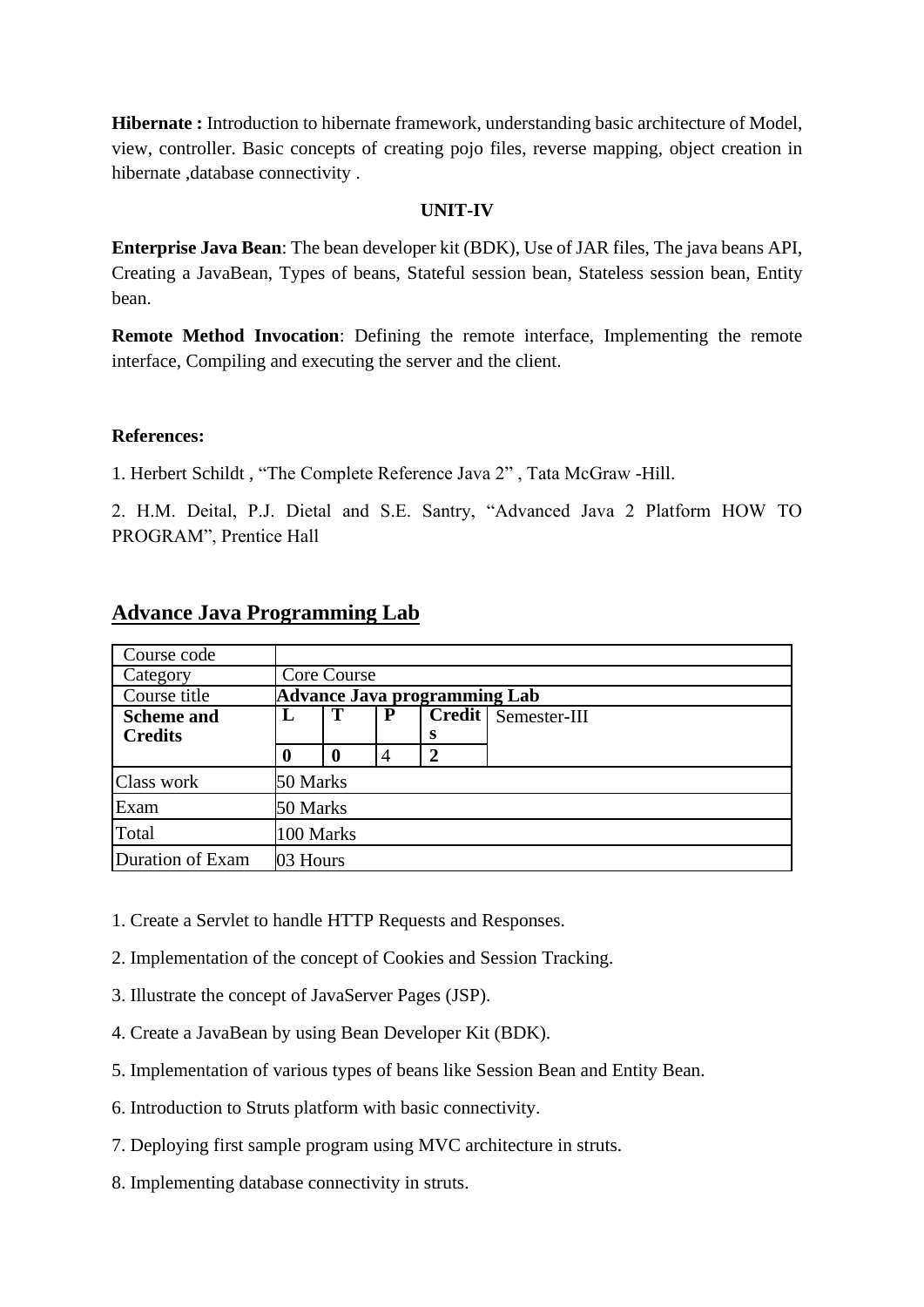- 9. Creating one sample application in struts.
- 10. Introduction to Hibernate framework.
- 11. Creating simple Hibernate application.

# **Soft Computing**

| Course code       |                        |          |   |                         |                            |  |  |  |  |
|-------------------|------------------------|----------|---|-------------------------|----------------------------|--|--|--|--|
| Category          | Core Course            |          |   |                         |                            |  |  |  |  |
| Course title      | <b>Neural Networks</b> |          |   |                         |                            |  |  |  |  |
| <b>Scheme and</b> | п,                     |          | P |                         | <b>Credit</b> Semester-III |  |  |  |  |
| <b>Credits</b>    |                        |          |   | S                       |                            |  |  |  |  |
|                   | 3                      |          | 0 | $\overline{\mathbf{4}}$ |                            |  |  |  |  |
| Class work        |                        | 25 Marks |   |                         |                            |  |  |  |  |
| Exam              |                        | 75 Marks |   |                         |                            |  |  |  |  |
| Total             | 100 Marks              |          |   |                         |                            |  |  |  |  |
| Duration of Exam  | 03 Hours               |          |   |                         |                            |  |  |  |  |

### **UNIT-I**

**Introduction**: Introduction to soft computing, introduction to biological and artificial neural network; introduction to fuzzy sets and fuzzy logic systems.

**Introduction to Genetic Algorithm:** Genetic Operators and Parameters, Genetic Algorithms in Problem Solving, Theoretical Foundations of Genetic Algorithms, Implementation Issues.

#### **UNIT-II**

**Artificial neural networks and applications**: Different artificial neural network models; learning in artificial neural networks; neural network applications in control systems. Neural Nets and applications of Neural Network.

### **UNIT-III**

Fuzzy systems and applications: fuzzy sets; fuzzy reasoning; fuzzy inference systems; fuzzy control; fuzzy clustering; applications of fuzzy systems. Neuro-fuzzy systems: neuro-fuzzy modeling; neuro-fuzzy control.

### **UNIT-IV**

**Applications:** Pattern Recognitions, Image Processing, Biological Sequence Alignment and Drug Design,Robotics and Sensors, Information Retrieval Systems, Share Market Analysis, Natural Language Processing.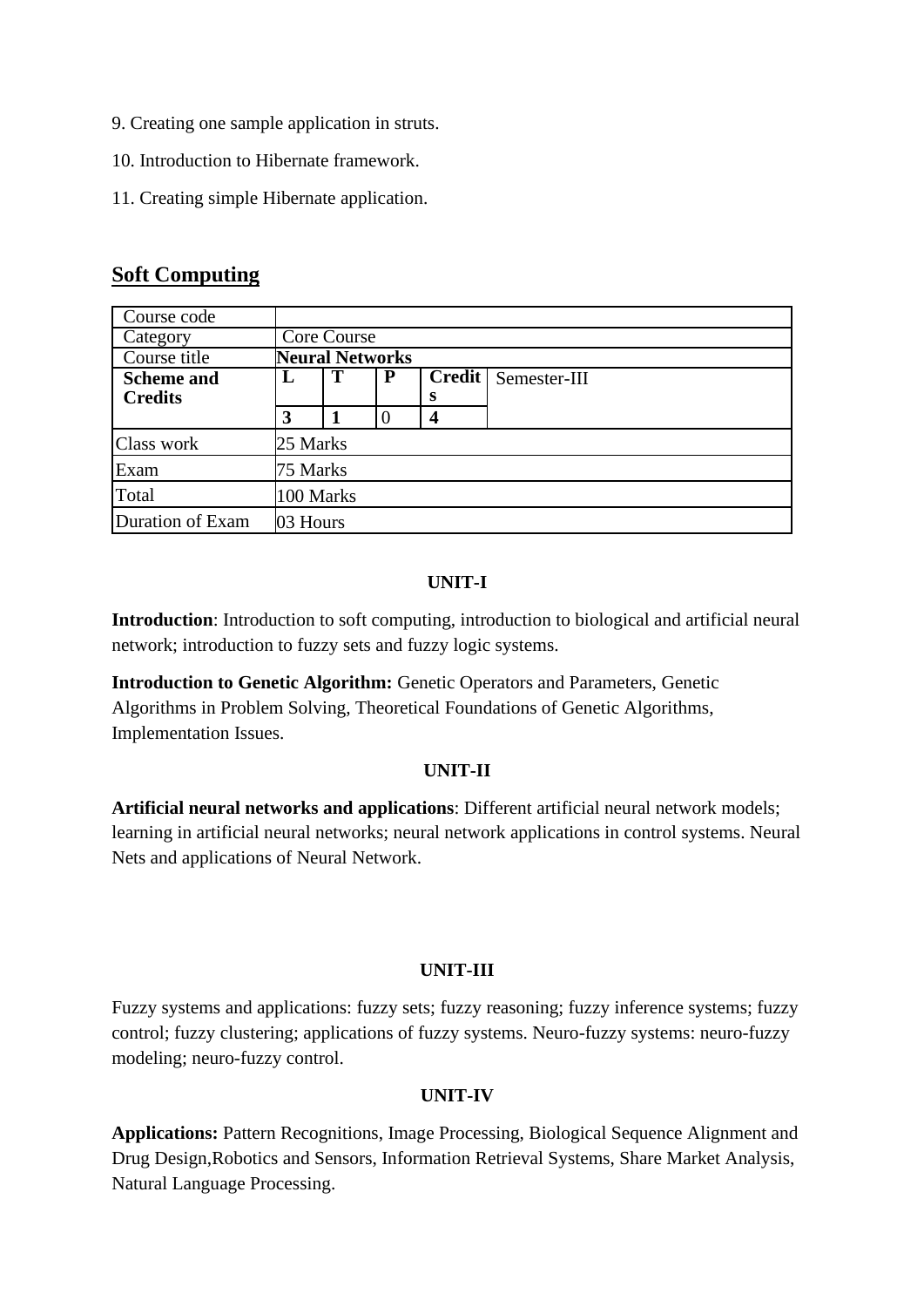## **References:**

1. M. Mitchell: An Introduction to Genetic Algorithms, Prentice-Hall.

2. J.S.R.Jang, C.T.Sun and E.Mizutani: Neuro-Fuzzy and Soft Computing, PHI, Pearson Education.

3. Timothy J.Ross: Fuzzy Logic with Engineering Applications, McGraw-Hill.

4. Davis E.Goldberg: Genetic Algorithms: Search, Optimization and Machine Learning, Addison Wesley.

5. S. Rajasekaran and G.A.V.Pai: Neural Networks, Fuzzy Logic and Genetic Algorithms, PHI.

6. D. E. Goldberg: Genetic Algorithms in Search, Optimization, and Machine Learning, Addison-Wesley.

| Course code       |                                               |   |          |   |                            |  |  |  |
|-------------------|-----------------------------------------------|---|----------|---|----------------------------|--|--|--|
| Category          | Core Course                                   |   |          |   |                            |  |  |  |
| Course title      | <b>Software Testing and Quality Assurance</b> |   |          |   |                            |  |  |  |
| <b>Scheme and</b> |                                               | Т | P        |   | <b>Credit Semester-III</b> |  |  |  |
| <b>Credits</b>    |                                               |   |          | s |                            |  |  |  |
|                   |                                               |   | $\theta$ | 4 |                            |  |  |  |
| Class work        | 25 Marks                                      |   |          |   |                            |  |  |  |
| Exam              | 75 Marks                                      |   |          |   |                            |  |  |  |
| Total             | 100 Marks                                     |   |          |   |                            |  |  |  |
| Duration of Exam  | 03 Hours                                      |   |          |   |                            |  |  |  |

# **Software Testing and Quality Assurance**

### **UNIT-I**

**Software Testing and the related concepts**: significance and potential; Testability and features of Test cases. Software Testing techniques; WBT, BBT, Ticking Box testing; static analysis, symbolic testing, program mutation testing, input space , partitioning, functional program testing, data flow guided testing.

# **UNIT-II**

**Software Testing Strategies**: Approach, Issues; integration, incremental, System, alpha, Beta testing etc;

**Comparative evaluation of techniques**: Testing tools; Dynamic analysis tools, test data generators, Debuggers, test drivers etc.. Technical Metrics for Software: Quality Factors, framework; Metrics for analysis, design, testing source code etc.

# **UNIT-III**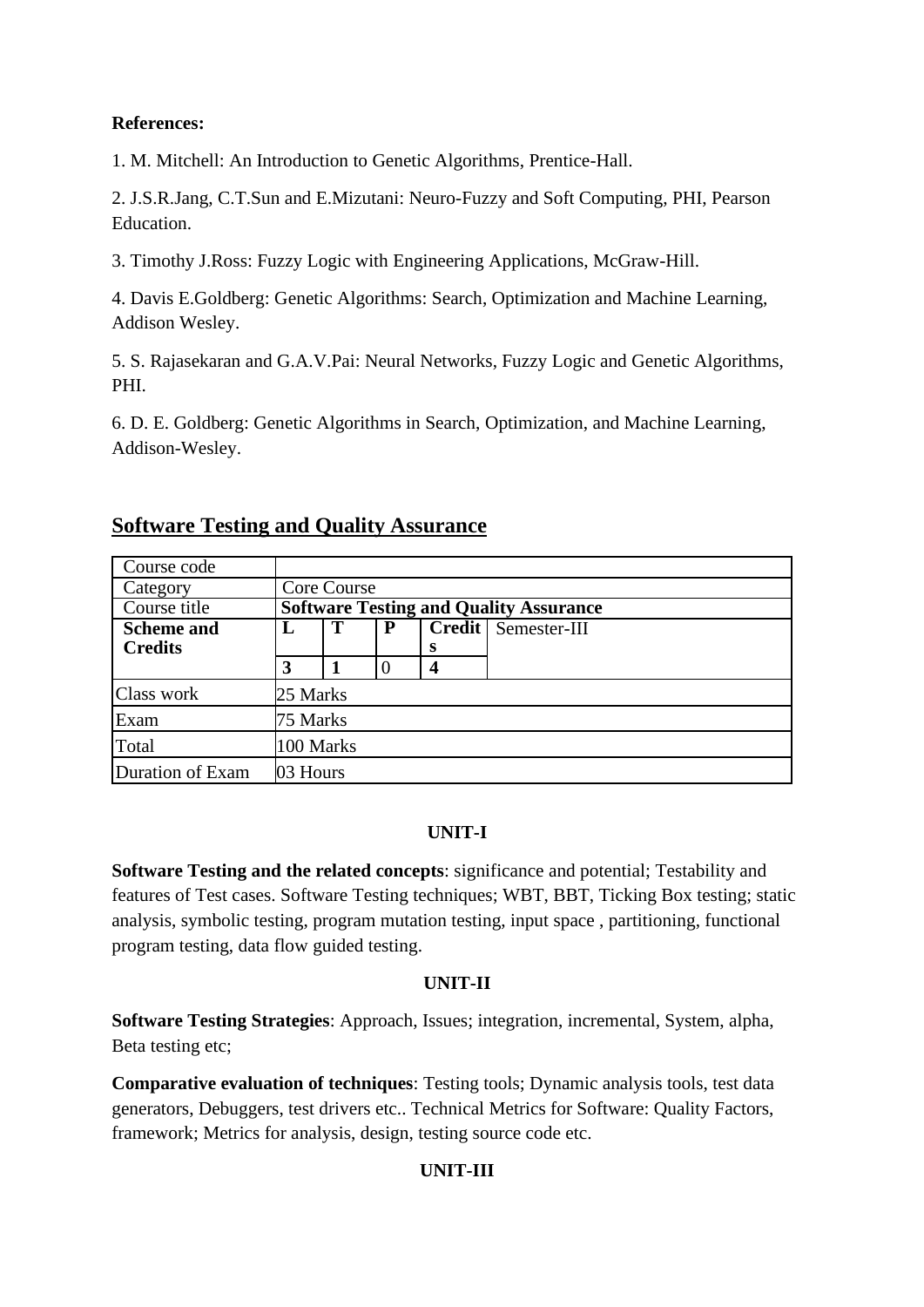**Object Oriented Testing**: OOT strategies and issues, Test Case design, interface testing. Software Quality Assurance: concept, importance and essence; FTR, structured walk through technique etc.

#### **UNIT-IV**

**SW Reliability and SQA**: SW Reliability, validation, Software Safety and Hazards Analysis; Features affecting software quality, SQA Plan. Using project management software tools, Quality management, issue, standards and methods. ISO Quality models: ISO 9000 and SEICMM and their relevance.

#### **References:**

1. Meyers, G.: The art of Software Testing, Wiley-Inter-Science.

2. Deutsch, Willis: Software Quality Engineering: A Total Technical and Management Approach, Prentice Hall.

3. Pressman : Software Engineering, TMH.

4. Gill N.S.: Software Engineering – Reliability, Testing and Quality Assurance, Khanna Book Publishing Co.(P) Ltd, N. Delhi

#### **Semester 4th**

### **MAJOR PROJECT REPORT**

### **Max Marks: 500 Total Credits: 24**

#### **Course Outcomes:**

At the end of the course / On completion of the course, the students will be able to:

- **CO1** Use of various software engineering principles used in developing programming solutions to a system.
- **CO2** Identify the programming technologies: languages and database etc to be used for developing a software solution.
- **CO3** Understand and analyze the work schedule and its phases to develop a Project.
- **CO4** Implement the software design in the chosen programming languages/database etc.
- **CO5** Test the code for validation and verification of user requirements of the software. Work in a team for software development.

### **Guidelines:**